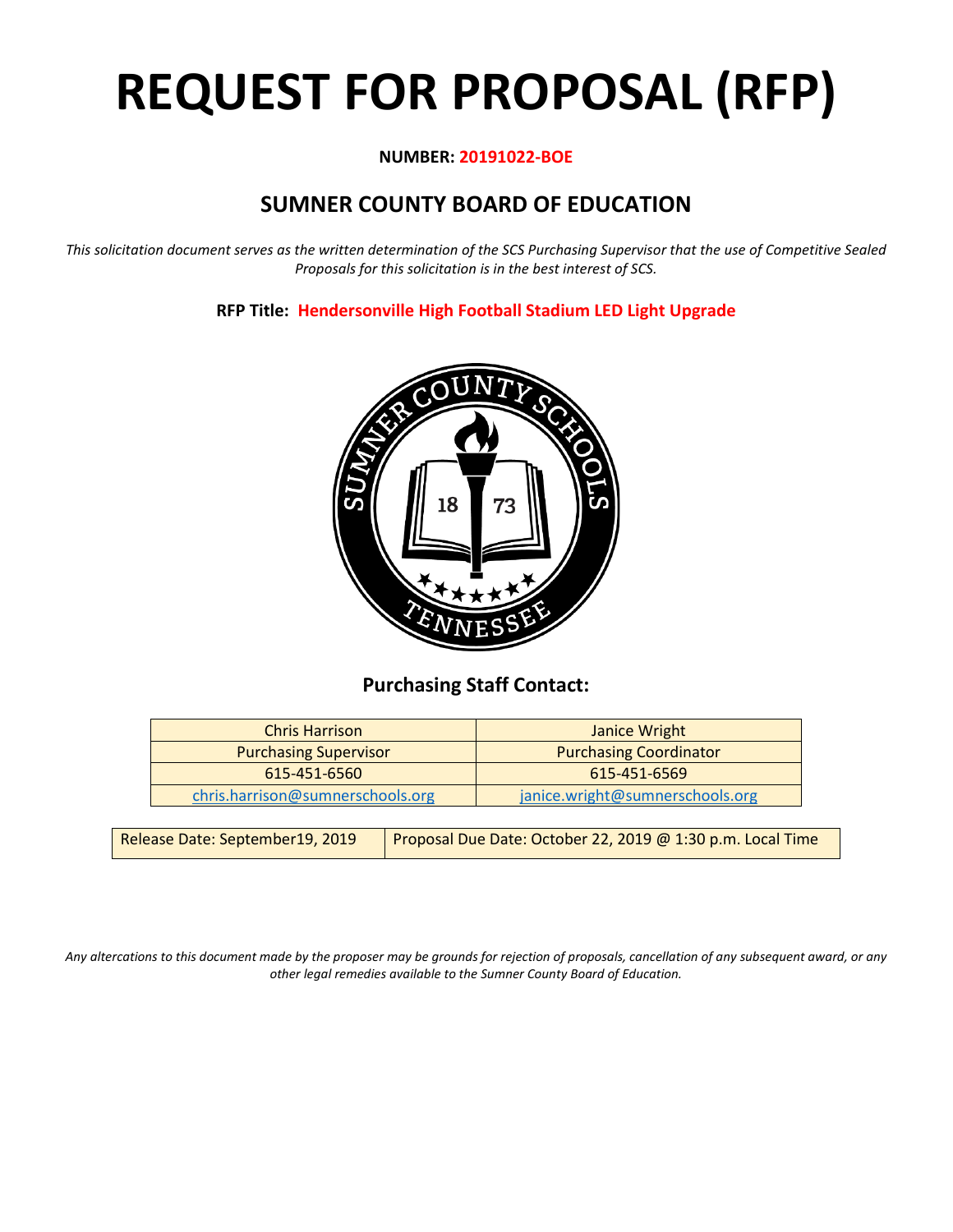## **NOTICE TO PROPOSERS**

There may be one or more amendments to this RFP. In order to receive communication for any such amendments issued specifically to this RFP, the proposer must provide a Notice of Intent to Propose to the Sumner County Board of Education (SCS) Purchasing Department. The proposer must utilize this form when submitting notice. The notice may be sent by email to: Purchasing Office, purchasing@sumnerschools.org. SCS will send amendments only to those proposers which complete and return this information by the deadline list in the RFP Schedule of Events (Section 4).

| <b>RFP Number:</b>          | 20191022-BOE Hendersonville High Football Stadium LED Light Upgrade |  |
|-----------------------------|---------------------------------------------------------------------|--|
| Company Name:               |                                                                     |  |
| <b>Mailing Address:</b>     |                                                                     |  |
|                             |                                                                     |  |
|                             |                                                                     |  |
| Phone Number:               |                                                                     |  |
| <b>Contact Person:</b>      |                                                                     |  |
| Email Address:              |                                                                     |  |
|                             |                                                                     |  |
| <b>Authorized Signature</b> |                                                                     |  |
| <b>Printed Name</b>         |                                                                     |  |
| Date                        |                                                                     |  |

Emailed amendments will be sent in a Microsoft Word (Office for Windows) or Portable Document Format (pdf) format. Any alterations to the document made by the proposer may be grounds for rejection of proposal, cancellation of any subsequent award or any other legal remedies available to the Sumner County Board of Education.

Amendments will also be posted on the SCS website **https://sumnerschools.org/index.php/current-bids-and-rfps** and attached to the solicitation listing as a PDF or WORD file. Check the particular solicitation on the Current Bids and RFPs webpage for any posted amendments.

By completing and returning this form, the Proposer has expressed its intent to provide a proposal for **20191022-BOE Hendersonville High Football Stadium LED Light Upgrade.**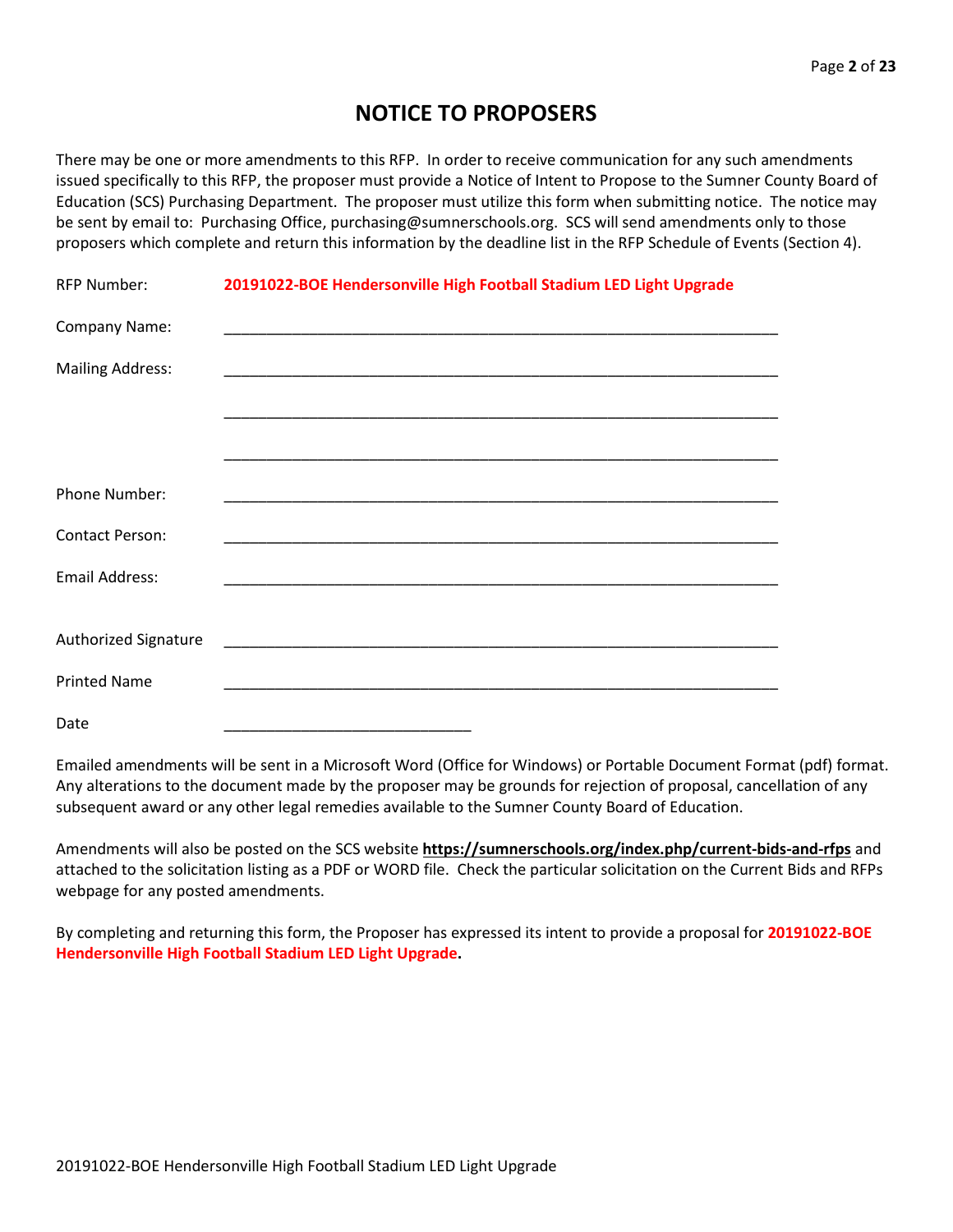## **TABLE OF CONTENTS**

- 1. Introduction/Overview
	- 1.1. Purpose
	- 1.2. Contact Information
- 2. Requirements
	- 2.1. Scope of Work/Specifications
- 3. Source Selection and Contract Award
- 4. Schedule of Events
- 5. Instructions for Proposal
	- 5.1. Required Forms
	- 5.2. New Vendors
	- 5.3. Acknowledgement of Insurance Requirements
	- 5.4. Clarification and Interpretation of RFP
	- 5.5. Proposal Package
	- 5.6. Delivery of Proposals
	- 5.7. Evaluation of Proposals
	- 5.8. Request for Clarification of Proposals
	- 5.9. Protests
- 6. Attachments
	- 6.1. Contact Information
	- 6.2. Bid Form/Certification
	- 6.3. References
	- 6.4. Certification Regarding Debarment or Suspension
	- 6.5. Condition of Submitting Proposal
	- 6.6. Statement of Non-Collusion
	- 6.7. Attestation Re Personnel
	- 6.8. Drug Free Workplace Affidavit
	- 6.9. IRS Form W-9
		- \**An online, fillable version can be found at https://www.irs.gov/pub/irs-pdf/fw9.pdf*
	- 6.10. Standard Terms & Conditions
	- 6.11. Vendor Checklist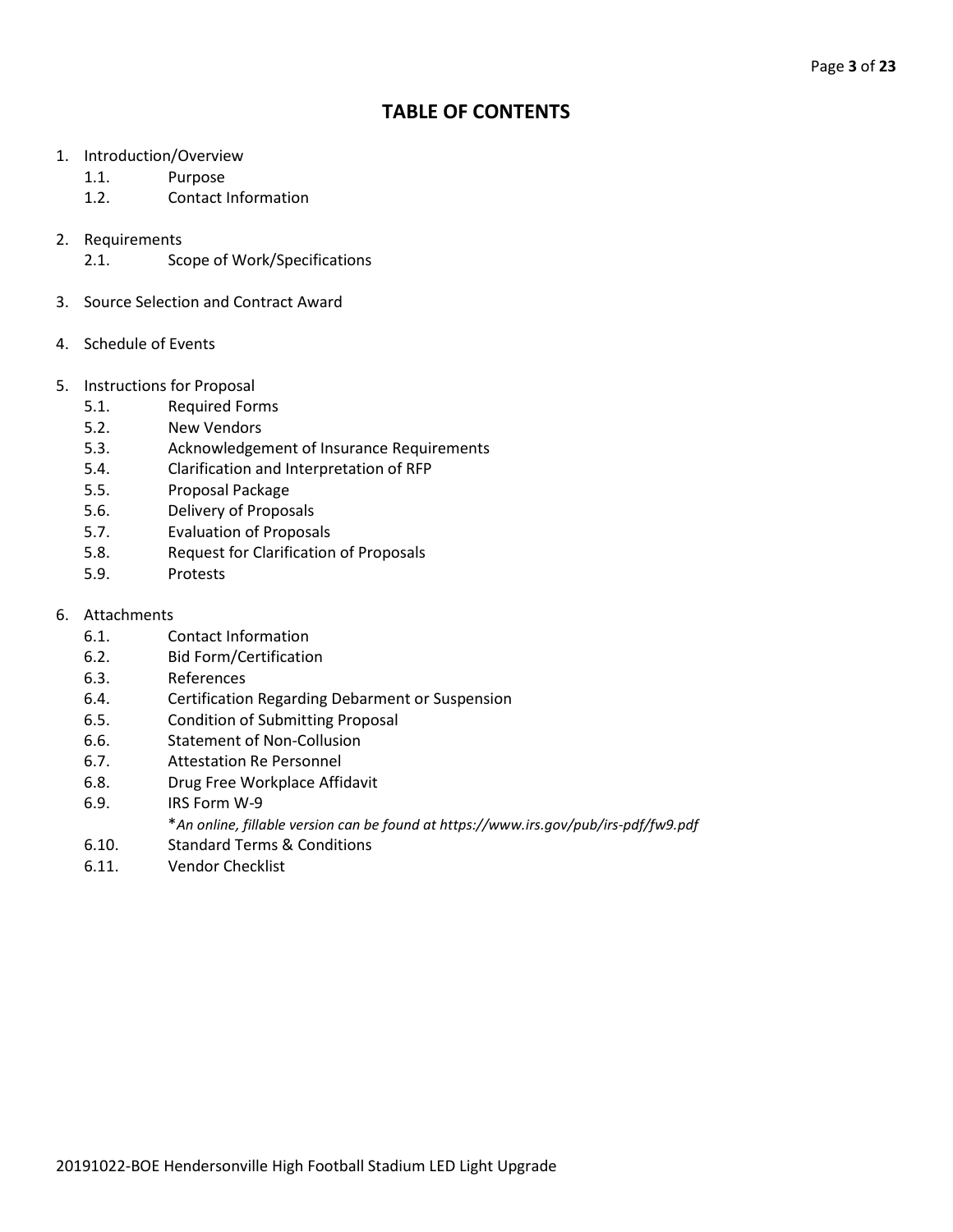#### 1. Introduction/Overview

#### 1.1. Purpose

The Sumner County Board of Education (SCS) is requesting sealed proposals for an upgrade to LED lighting at Hendersonville High football stadium.

#### 1.2. Contact Information

Unauthorized contact regarding this RFP with employees or officials of SCS other than the Purchasing Supervisor named below may result in disqualification from this procurement process.

Interested parties must direct all communication regarding this RFP to the Purchasing Supervisor, who is SCSs only official point of contact for this RFP.

| <b>RFP Procedures</b>            | <b>RFP Specifications</b> |
|----------------------------------|---------------------------|
| <b>Chris Harrison</b>            |                           |
| <b>Purchasing Supervisor</b>     |                           |
| 1500 Airport Road                |                           |
| Gallatin, TN 37066               |                           |
| chris.harrison@sumnerschools.org |                           |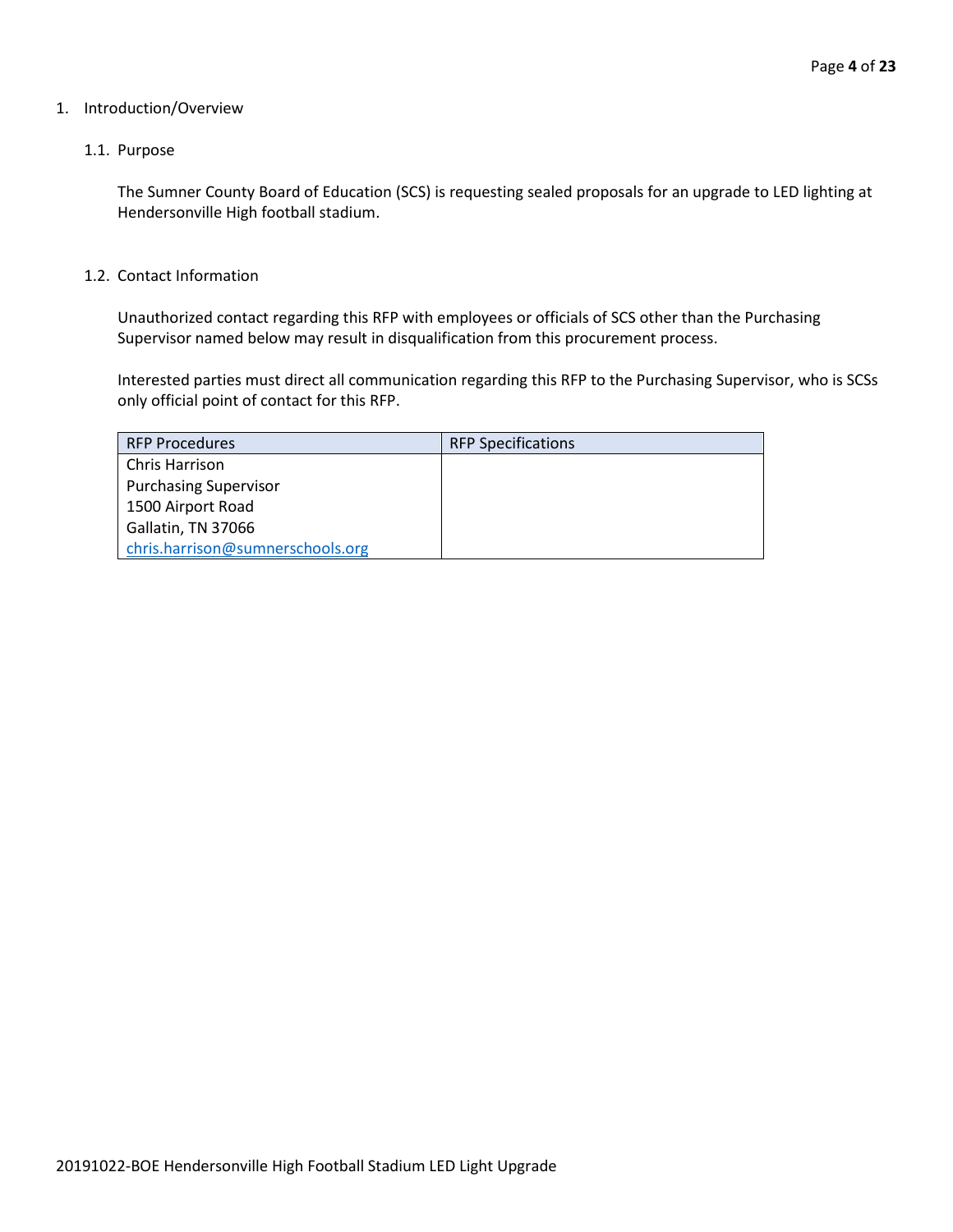#### 2. Requirements

- 2.1. Scope of Work / Specifications
	- A. Furnish and Install New LED sports lighting fixtures for Hendersonville High football stadium. Light levels are to meet, at a minimum, the current lighting standards issued by the Tennessee Secondary School Athletic Association (TSSAA).
	- B. The bidding Contractor is responsible for a site visit to survey:
		- existing poles and mounting structures
			- $\circ$  It is the intent of SCS to reuse existing poles and fixture mounting structures.
		- electrical wiring, connections, panels, etc.
			- o Any new electrical requirements must be included in the project cost.
		- lighting control panel (if applicable)
			- $\circ$  If new lighting controls are required, the Contractor must include the cost for a new panel.
			- $\circ$  Include a separate cost for remote lighting controls accessible via computer or phone.
	- C. The bidding Contractor must include, with their proposal, a brief narrative describing the work to be performed. Include if existing structures can be utilized, brand/model of proposed equipment, estimated project timeline, etc. This information shall assist in the evaluation of proposals.
	- D. The Contractor is responsible for the demo and disposal of existing lighting fixtures, bulbs, etc. in accordance with applicable laws and regulations.
	- E. The Contractor is responsible for final electrical connections.
	- F. The Contractor must coordinate installation with SCS Maintenance Personnel. Any upgrade to existing equipment must be approved by SCS Maintenance Personnel.
	- G. The Contractor is responsible to pull permits required by local and/or state codes and to schedule required inspections by such agencies.
	- H. The Contractor shall perform a formal light test and deliver a report to SCS indicating the results. Actual reading must meet, at a minimum, the required levels and uniformities set forth in the TSSAA lighting standards.
	- I. The Contractor is responsible for all jobsite safety requirements.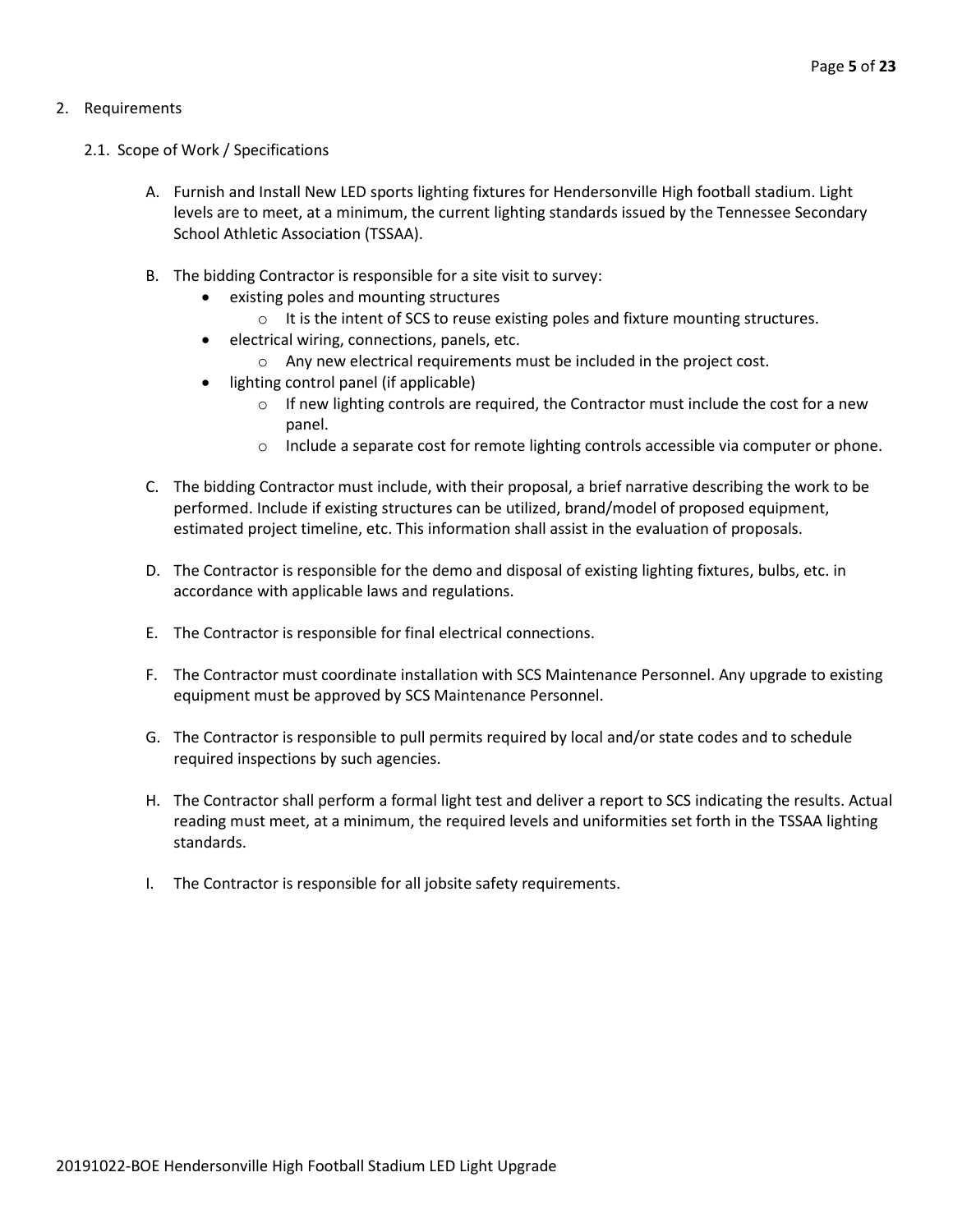- 3. Source Selection and Contract Award
	- Award(s), if made, will be made to the Responsive and Responsible proposer(s) whose proposal is most advantageous to SCS, taking into consideration price and the other evaluation criteria set forth in the RFP.
		- o General Criteria to be determined "Responsive"
			- Does the proposal include all required information, included completed attachment forms and affidavits?
			- Was the proposal delivered on or before the stated deadline? Did it include the required number of copies (hard & electronic)?
		- o General Criteria to be determined "Responsible"
			- Does the Proposer demonstrate an understanding of SCSs needs and proposed approach to the project?
			- **Does the Proposer possess the ability, capacity, skill and financial resources to provide the** service?
			- Can the Proposer take upon itself the responsibilities set forth in the RFP and produce the required outcomes in a timely fashion?
			- **Does the Proposer have the character, integrity, reputation, judgement, experience and** efficiency required for the project?
	- SCS reserves the right to enter into discussions with Proposers which have submitted proposals determined to be reasonably like of being considered for selection to assure a full understanding of and responsiveness to the RFP requirements. Every effort shall be afforded to assure fair and equal treatment with respect to the opportunity for discussion and/or revision of their respective proposals. Revisions may be permitted after the submission and prior to the award for the purpose of obtaining the best offers.
	- SCS reserves the right to negotiate price and contract terms and conditions with the most qualified proposer(s) to provide the requested service. If a mutually beneficial agreement with the lowest responsive and responsible Proposer is not reached, SCS reserves the right to enter into contract negotiations with the next lowest Proposer and continue this process until an agreement is reached.
	- Upon mutual agreement by both parties, SCS shall grant the right to extend the terms, conditions and prices of contract(s) awarded from this RFP to other Institutions (such as State, Local and/or Public Agencies) who express an interest in participating in any contract that results from this RFP. Each of the "piggyback" Institutions will issue their own purchasing documents for purchase of the goods/services. Proposer agrees that SCS shall bear no responsibility or liability for any agreements between Proposer and the other Institution(s) who desire to exercise this option.
- 4. Schedule of Events

| <b>RFP Issued</b>                  | September 19, 2019                      |
|------------------------------------|-----------------------------------------|
| <b>Site Visit Complete by Date</b> | October 15, 2019                        |
| <b>Questions DEADLINE</b>          | October 16, 2019                        |
| <b>RFP Submission DEADLINE</b>     | October 22, 2019 @ 1:30 p.m. Local Time |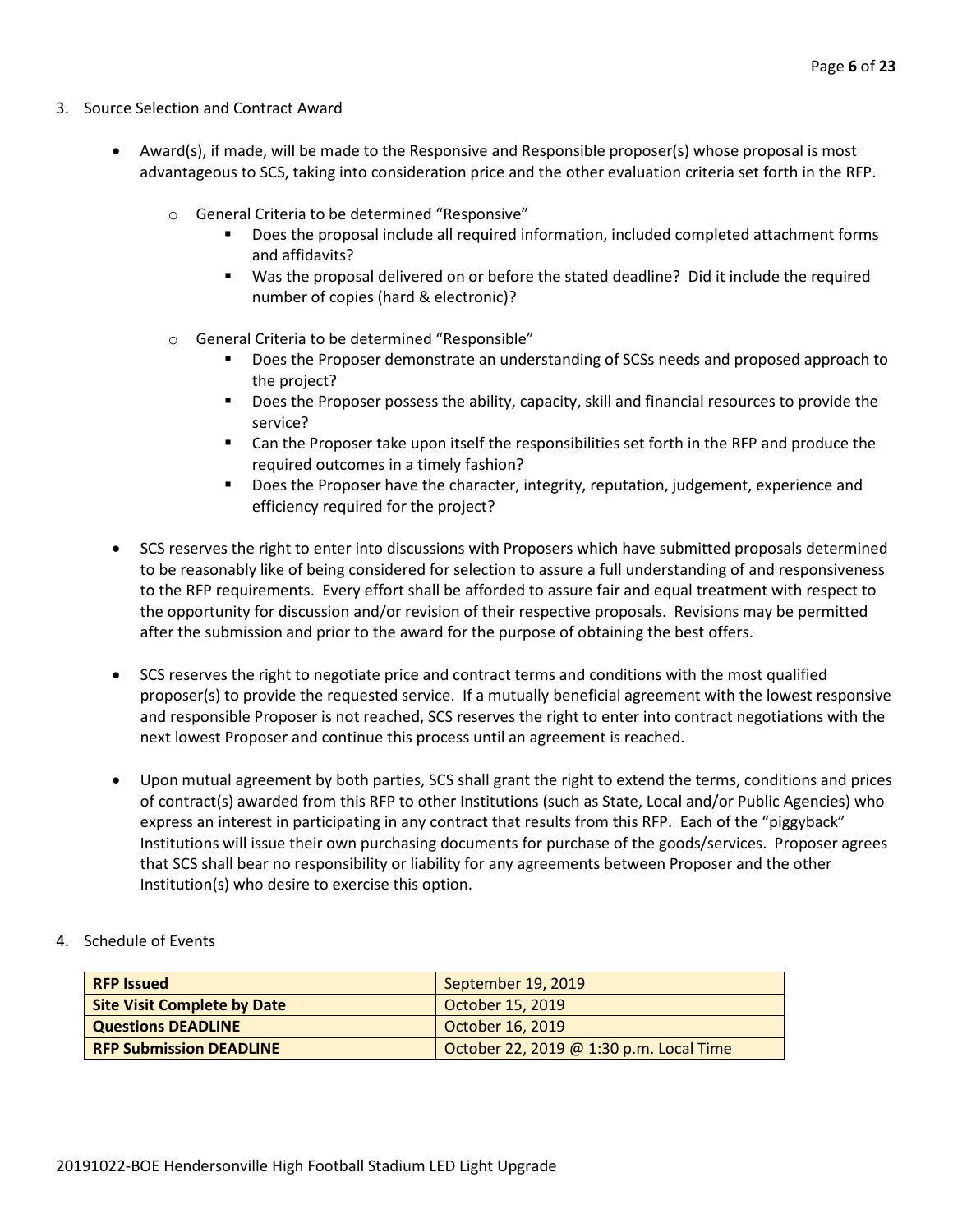#### 5. Instructions for Proposal

#### 5.1. Required Forms

- Proposer must complete and submit the Attachments in Section 6. Attachments may be omitted depending on the RFP requirements. Refer to the Table of Contents for omitted Attachments.
- Evidence of a valid State of Tennessee Business License and/or Sumner County Business License.
- For all vendors with annual purchases in excess of \$50,000; a Sumner County Business License must be on file with the SCS Finance Department. Evidence of the license must be provided within ten (10) working days following notification of award; otherwise, SCS may rescind its acceptance of the Proposer's proposal.
- Copy of State of Tennessee License (if applicable) in respective field.
- If applicable, the Proposer must include a copy of the contract(s) the Proposer will submit to be signed.

#### 5.2. New Vendors

- To comply with Internal Revenue Service requirements, all vendors who perform any type of service are required to have a current IRS Form W-9 on file with the SCS Finance Department. It is a mandatory requirement to complete the IRS Form W-9 (Attachment 6.9) included in this RFP.
- To comply with the Tennessee Lawful Employment Act (50-1-702 and 50-1-703), non-employees (individuals paid directly by the employer in exchange for the individual's labor or services) must have on file one (1) of the following documents:
	- o A valid Tennessee driver's license or photo identification;
	- $\circ$  A valid driver's license or photo identification from another state where the license requirements are at least as strict as those in Tennessee;
	- o A birth certificate issued by a U.S. state, jurisdiction or territory;
	- o A U.S. government issued certified birth certificate;
	- o A valid, unexpired U.S. passport;
	- o A U.S. certificate of birth abroad (DS-1350 or FS-545)
	- o A report of birth abroad of a U.S. citizen (FS-240);
	- o A certificate of citizenship (N560 or N561);
	- o A certificate of naturalization (N550, N570 or N578);
	- o A U.S citizen identification card (I-197 or I-179); or
	- $\circ$  Valid alien registration documentation or other proof of current immigration registration recognized by the United States Department of Homeland Security that contains the individual's complete legal name and current alien admission number or alien file number (or numbers if the individual has more than one number).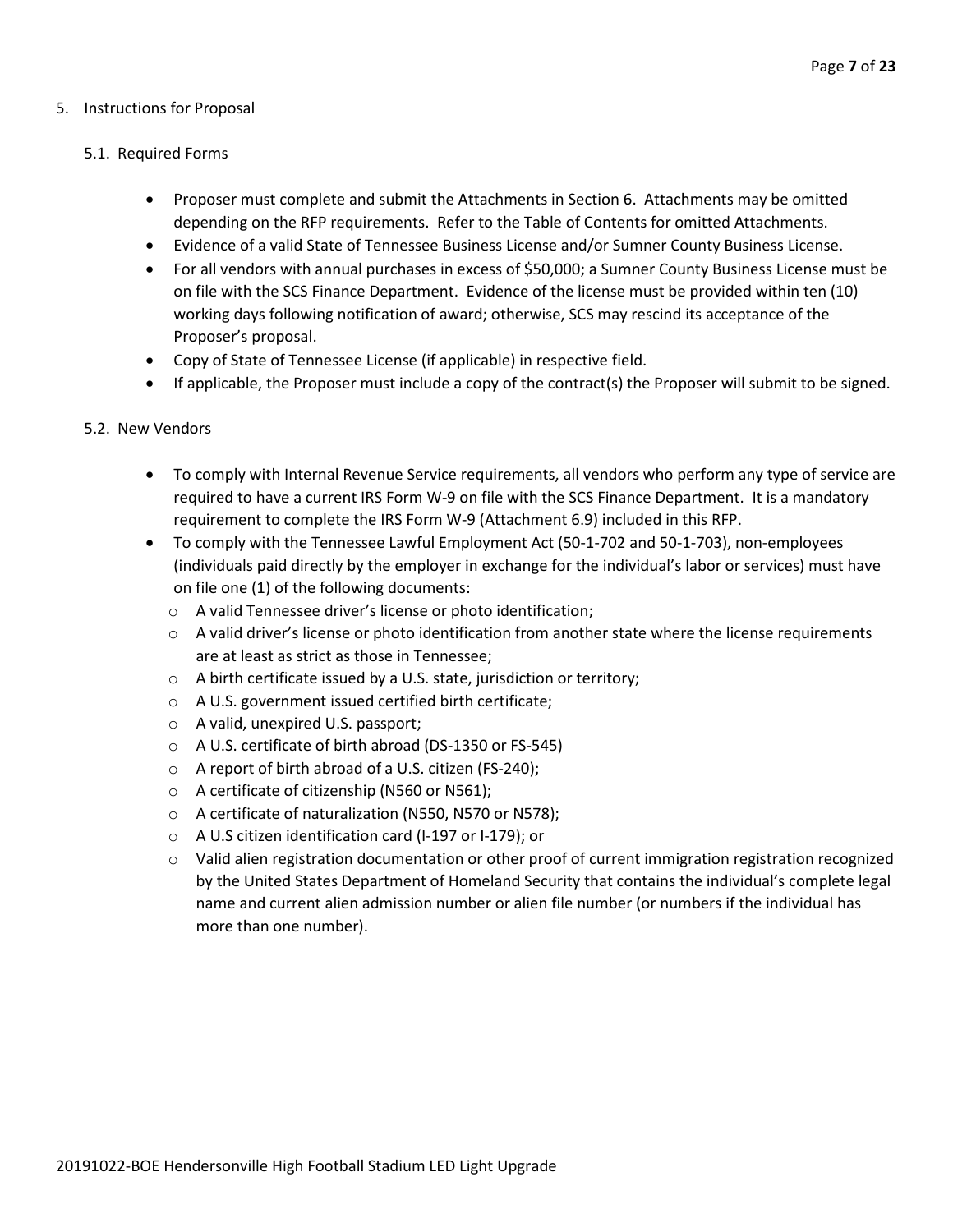#### 5.3. Acknowledgement of Insurance Requirements

By submitting a proposal, Proposer acknowledges that it has read and understands the insurance requirements for the proposal. The Proposer who may have employees, contractors, subcontractors or agents working on SCS properties shall carry current certificates for general and professional liability insurance and for workers' compensation as indicated below. The owner or Principal of each Proposer must also be insured by workers' compensation if they perform any of the services on SCS properties. There will be no exceptions to the insurance requirement. Proposer also understands that the evidence of required insurance must be submitted within fifteen (15) working days following notification of its offer being accepted; otherwise, SCS may rescind its acceptance of the Proposers proposal.

#### • **General Liability**

| <b>General Aggregate</b> | $\frac{1}{2}$ ,000,000 |
|--------------------------|------------------------|
| Each Occurrence          | \$1,000,000            |

#### • **Workers Compensation**

| <b>Workers Compensation</b> | <b>Tennessee Statutory Limits</b> |
|-----------------------------|-----------------------------------|
| <b>Employer's Liability</b> | \$500,000                         |

#### 5.4. Clarification and Interpretation of RFP

The words "must" and "shall" in the RFP indicate mandatory requirements. Taking exception to any mandatory requirement shall be considered grounds for rejection. There are other requirements that SCS considers important but not mandatory. It is important to respond in a concise manner to each section and submit an itemized list of all exceptions.

#### 5.5. Proposal Package

The package containing the proposal must be sealed and clearly marked on the outside of the package: **"20191022-BOE Hendersonville High Football Stadium LED Light Upgrade" DO NOT OPEN**

All sealed proposals packages must include all of the following. Any sealed proposals are subject to rejection as non-conforming if any applicable item is not included.

- One (1) Complete Original
- One (1) electronic format (CD/USB Drive)
- Original Signature on Original Proposal. NO copied or digital signatures.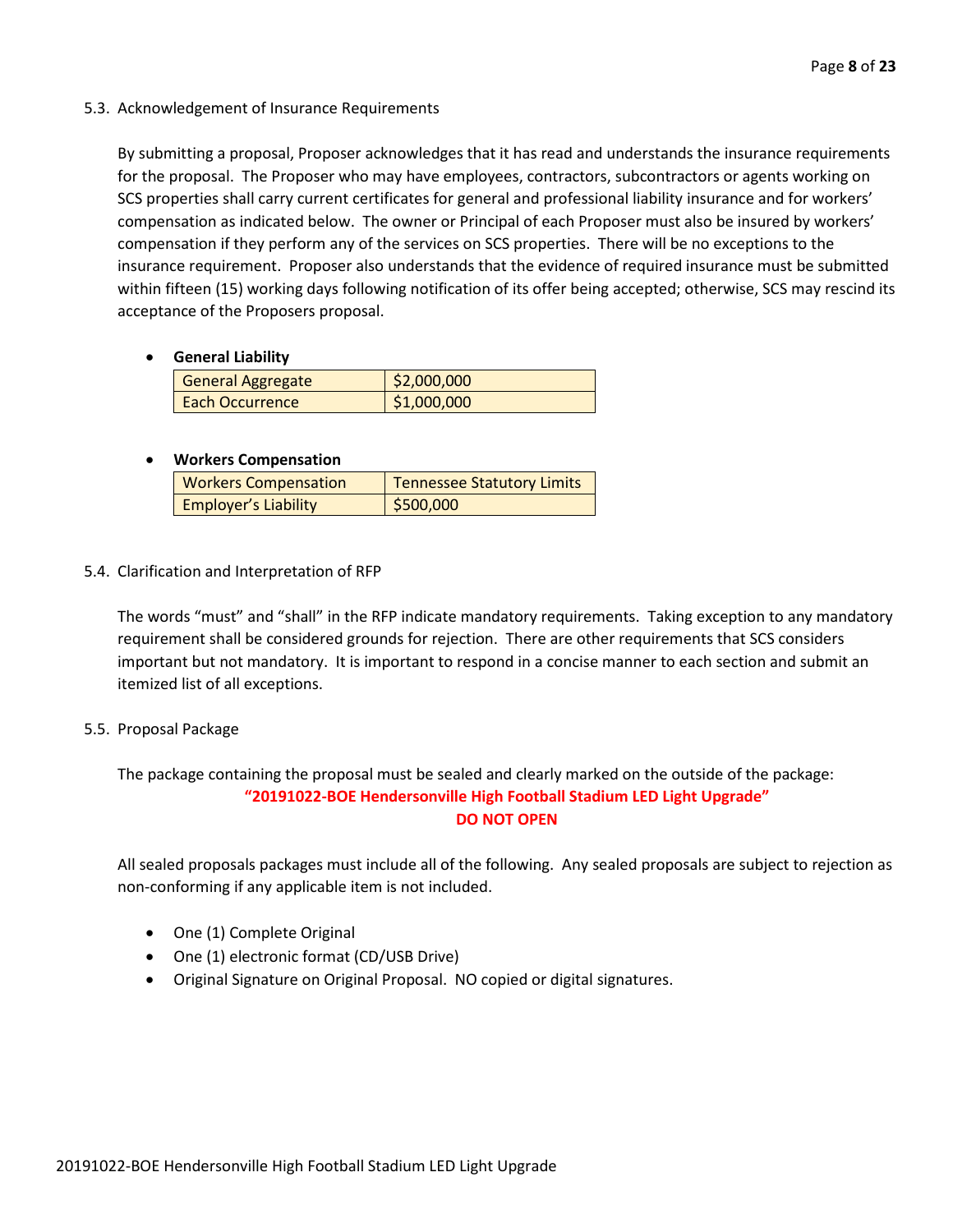The outside of the proposal package must be labeled as follows (if applicable):

- 1. Name of Company and Principal Owner, Business License Number, Expiration Date and License Classification.
- 2. In addition to Item 1, the same is applicable to masonry contractors if the work performed is > \$100,000.
- 3. In addition to Item 1, the same is applicable to HVAC, electrical, plumbing or A/C contractors if the work performed is > \$25,000.
- 4. In addition to Item 1, the same is applicable plus the Department of Environment & Conservation License Number and Classification, applicable to geothermal contractors if the work performed is > \$25,000.
- 5. If the prime contractor performs the masonry portion of the project or any of the above listed contractor skill sets and the work performed is > \$100,000; it must be so designated.
- 6. Only one (1) contractor in each classification listed shall be written on the bid envelope.
- 5.6. Delivery of Proposals

Sealed proposals will be accepted until **October 22, 2019 @ 1:30 p.m. Local Time**. Proposals received after that time will be deemed invalid. Vendors mailing proposal packages must allow sufficient time to ensure receipt of their package by the time specified. SCS shall not accept proposals via electronic transmission such as email, fax, etc. There will be no exceptions. Proposals will be opened and read aloud. The reading of the bids will begin at **1:30 p.m. Local time**.

Due to the nature of deliveries to the SCS Support Services Facility by carriers such as UPS, FedEx and such like; the proposal package will be accepted if the date and time on the delivery confirmation are indicated to be on or before the Proposal Deadline.

| Delivery Address: | Sumner County Board of Education |
|-------------------|----------------------------------|
|                   | Attn: Purchasing Supervisor      |
|                   | 1500 Airport Road                |
|                   | Gallatin, TN 37066               |

#### 5.7. Evaluation of Proposals

The SCS Purchasing Supervisor will first examine the proposals to reject those that are clearly non-responsive to the stated requirements. Proposers who are determined to be non-responsive and/or non-responsible will be notified of this determination.

The evaluation process will include the following factors:

- Company Experience and Qualifications
	- o The nature and scope of the Proposers business.
	- o The number of years the Proposer has been licensed to do business.
	- o The number of years the Proposer has been providing the requested services.
	- o How many similarly sized or larger K-12 clients have you contract with?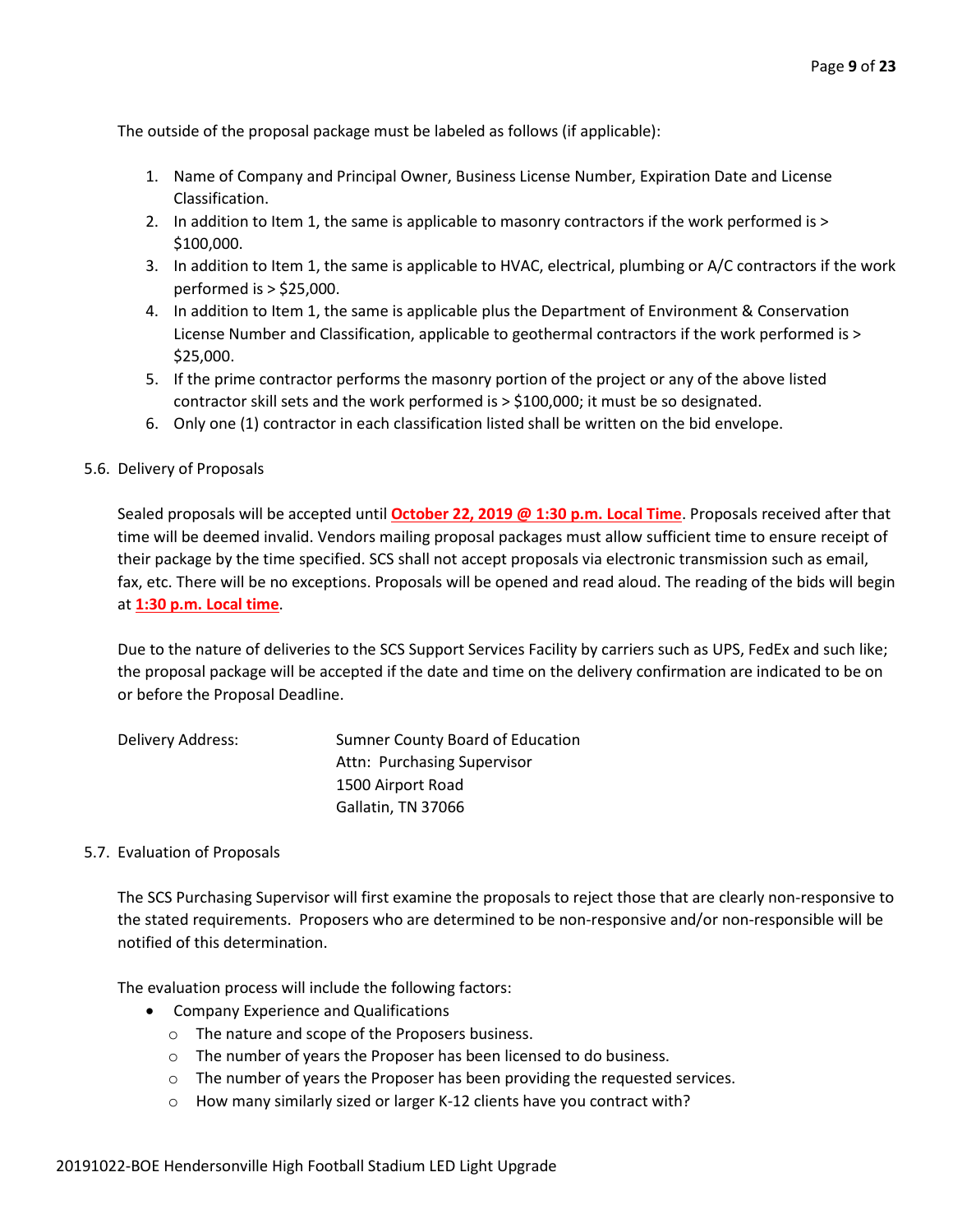- Compensation/Price Data
	- o Address all costs associated with performance of the contracted services.
- Past Performance and References
	- o Provided a minimum of three (3) client references for similar projects in size and scope successfully completed by Proposer within the last three (3) years. Attachment 6.3.
	- $\circ$  SCS may also consider other sources of pertinent past performance information, including the districts own experience with the Proposer.
- 5.8. Request for Clarification of Proposals

Requests for clarification of proposals shall be distributed by the Purchasing Supervisor in writing (or email).

#### 5.9. Protests

In the event that any interested party finds any part of the listed specifications, terms or conditions to be discrepant, incomplete or otherwise questionable in any respect; it shall be the responsibility of the concerned party to notify the SCS Purchasing Office of such matters immediately upon receipt of the RFP. All notifications must be sent to the Purchasing Supervisor via email at [purchasing@sumnerschools.org.](mailto:purchasing@sumnerschools.org)

Any actual or prospective Proposer who is aggrieved in connection with the RFP or award of a contract may protest to the Purchasing Supervisor and/or the Sumner County Board of Education at its regularly scheduled meeting.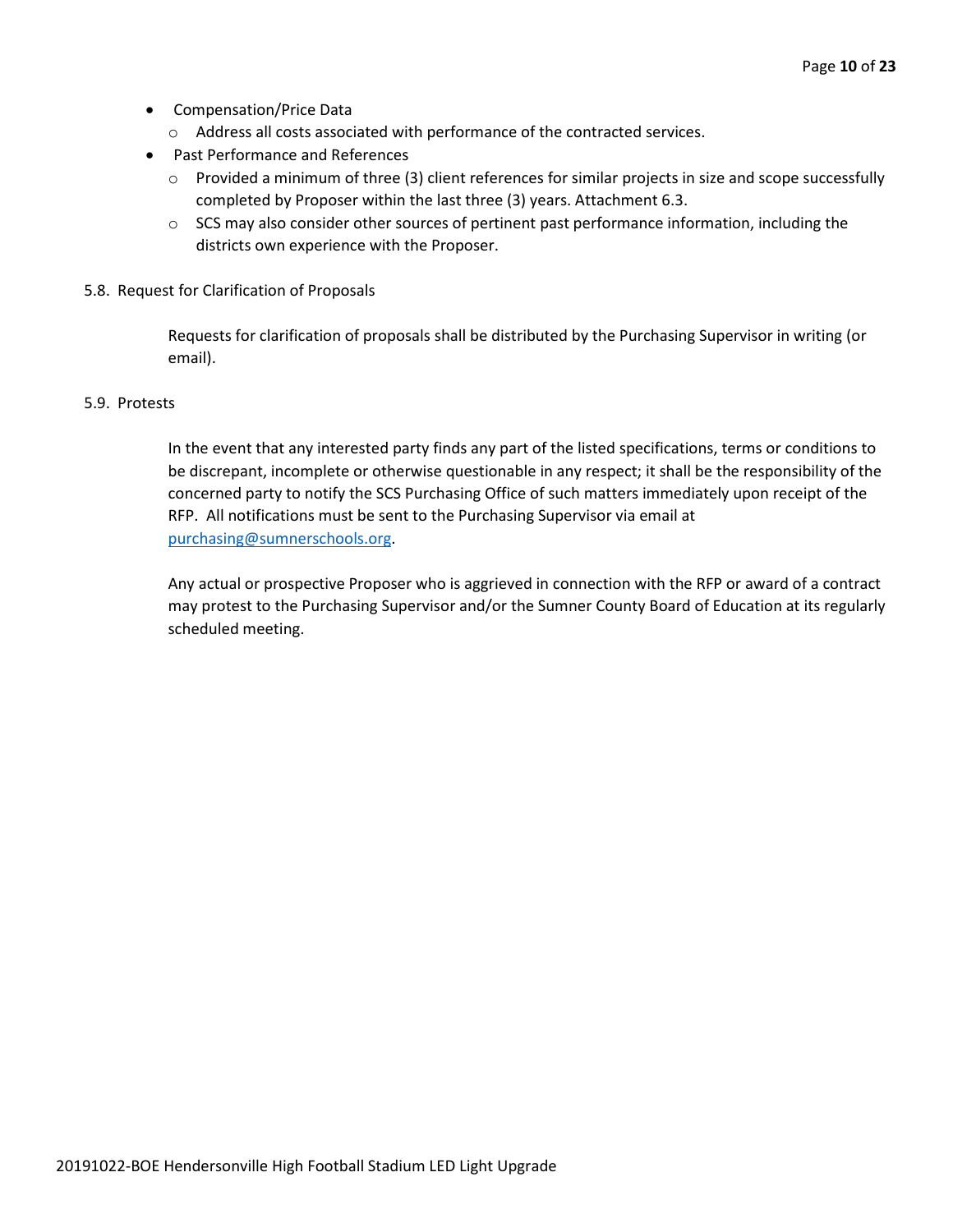#### **ATTACHMENT 6.1 - Contact Information**

| <b>Company Legal Name:</b>                 |          |
|--------------------------------------------|----------|
| <b>Company Official Address:</b>           |          |
|                                            |          |
| Company Web Site (URL):                    |          |
|                                            |          |
| Contact Person for project administration: |          |
|                                            |          |
|                                            |          |
|                                            |          |
|                                            | (office) |
|                                            | (mobile) |
|                                            |          |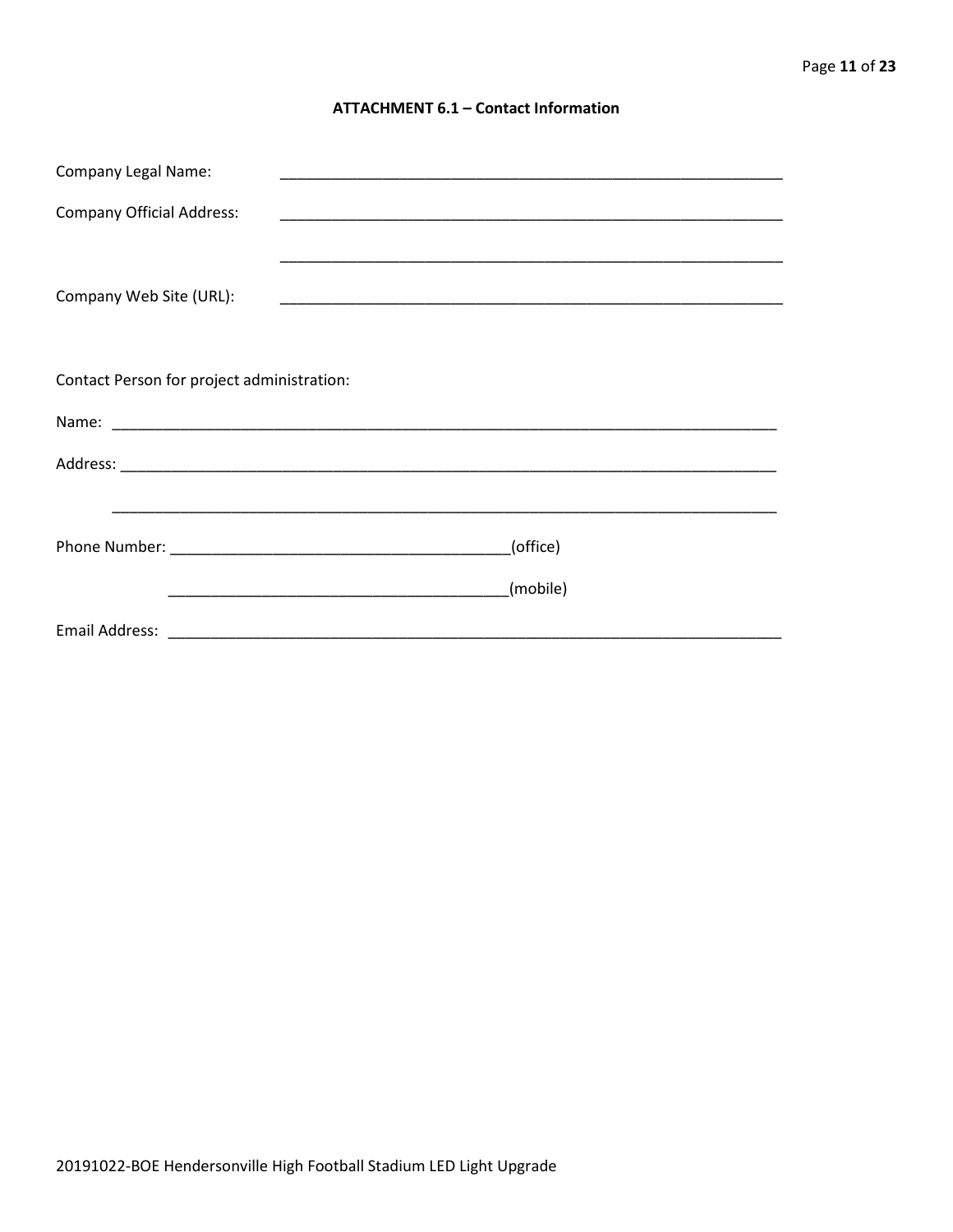

Attn: Purchasing Supervisor 1500 Airport Road Gallatin, TN 37066

#### **ATTACHMENT 6.2 – Bid Form/Certification 20191022-BOE Hendersonville High Football Stadium LED Light Upgrade**

Date \_\_\_\_\_\_\_\_\_\_\_\_\_\_\_\_\_\_\_\_\_\_\_\_\_\_\_\_\_\_\_\_

**Project Cost: \$\_\_\_\_\_\_\_\_\_\_\_\_\_\_\_\_\_\_\_\_\_\_\_\_\_\_\_\_\_\_\_\_\_\_\_\_\_\_\_\_\_\_\_\_\_\_\_\_\_\_\_\_\_**

**Alternate – Remote Lighting Controls: \$\_\_\_\_\_\_\_\_\_\_\_\_\_\_\_\_\_\_\_\_\_\_\_\_\_\_\_\_\_\_\_\_**

| Vendor Legal Name Land and Contract and Contract of the United States and Contract and Contract of the United States |                    |
|----------------------------------------------------------------------------------------------------------------------|--------------------|
| Address __________________________                                                                                   |                    |
| (street)                                                                                                             | (city, state, zip) |

By checking this box, Proposer agrees that SCS reserves the right to extend the terms, conditions, and prices of this contract to other Institutions (such as State, Local and/or Public Agencies) who express an interest in participating in any contract that results from this RFP. Each of the piggyback Institutions will issue their own purchasing documents for the goods/services. Proposer agrees that SCS shall bear no responsibility or liability for any agreements between Proposer and the other Institution(s) who desire to exercise this option.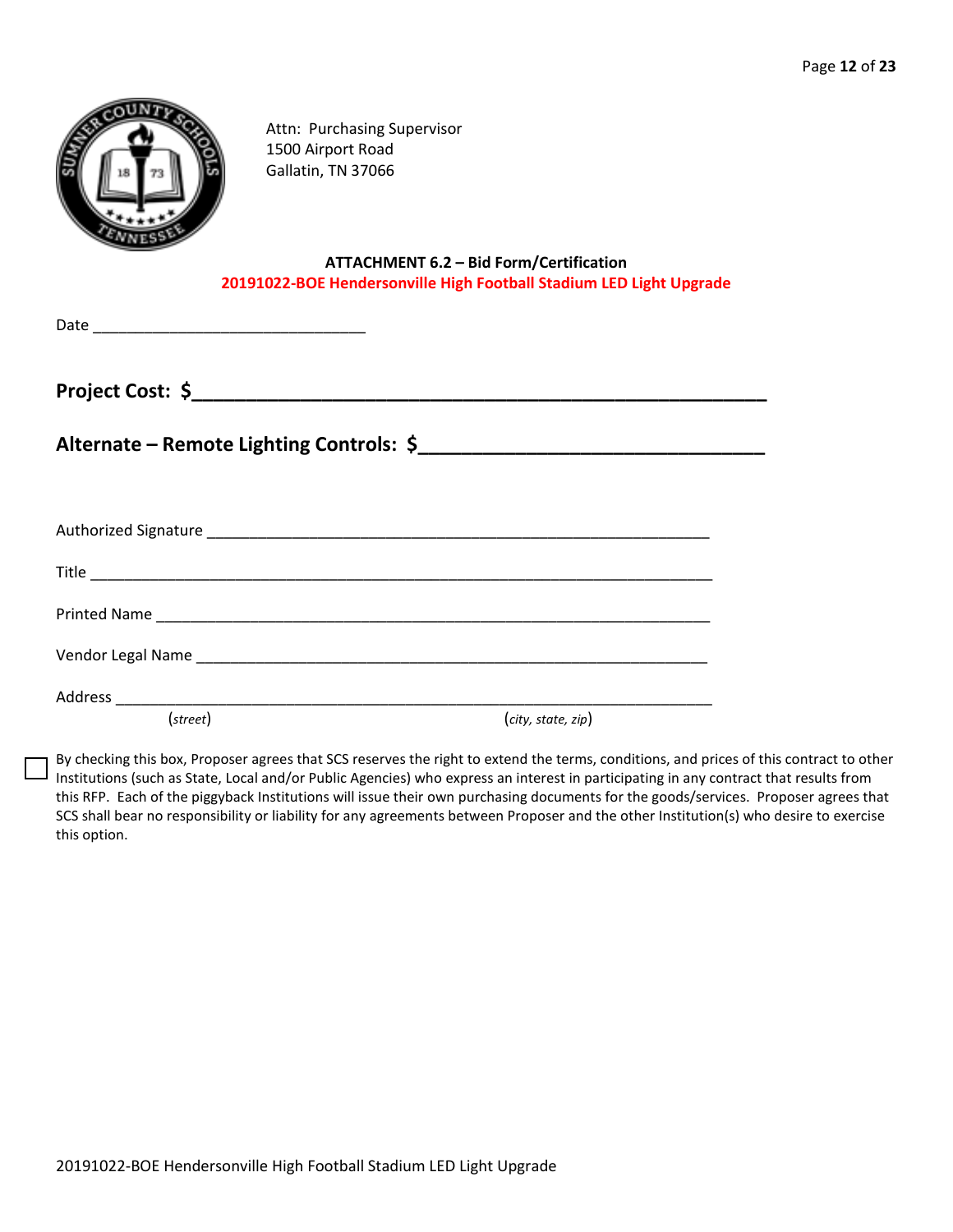#### **ATTACHMENT 6.3 - References**

| 1. |                           |  |
|----|---------------------------|--|
|    |                           |  |
|    |                           |  |
|    |                           |  |
|    |                           |  |
|    |                           |  |
| 2. |                           |  |
|    |                           |  |
|    |                           |  |
|    |                           |  |
|    |                           |  |
|    |                           |  |
| З. |                           |  |
|    |                           |  |
|    |                           |  |
|    |                           |  |
|    |                           |  |
|    |                           |  |
|    | 4. Project Name/Location: |  |
|    |                           |  |
|    |                           |  |
|    |                           |  |
|    |                           |  |
|    |                           |  |

\*Proposers may copy this page and submit additional references.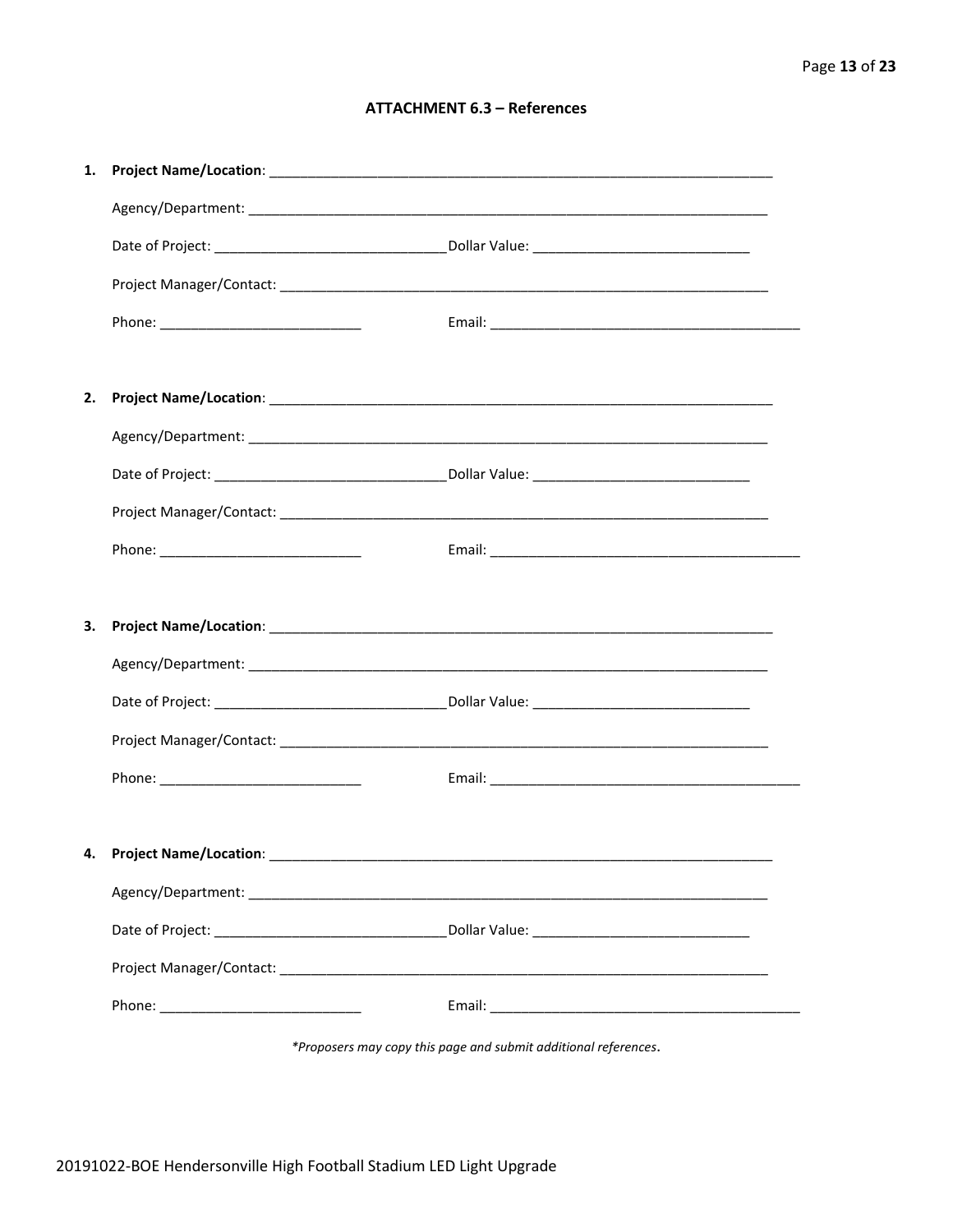#### **ATTACHMENT 6.4 – Certification Regarding Debarment or Suspension**

The prospective participant certifies, to the best of its knowledge and belief, that it and its principals:

- Are not presently debarred, suspended, proposed for debarment, declared ineligible or voluntarily excluded from participation in transactions under federal non-procurement programs by any federal department or agency;
- Have not, within the three-year period preceding the proposal, had one or more public transactions (federal, state or local) terminated for cause or default; and
- Are not presently indicated or otherwise criminally or civilly charged by a government entity (federal, state or local) and have not, within the three-year period preceding the bid, been convicted or had a civil judgement rendered against it:
	- $\circ$  For the commission of fraud or a criminal offense in connection with obtaining, attempting to obtain or performing a public transaction (federal, state or local) or a procurement contract under such a public transaction;
	- $\circ$  For the violation of federal or state antitrust statutes, including those proscribing price fixing between competitors, the allocation of customers between competitors, or bid rigging; or
	- $\circ$  For the commission of embezzlement, theft, forgery, bribery, falsification or destruction of records, making false statements, or receiving stolen property.

\_\_\_\_\_\_\_\_\_\_\_\_\_\_\_\_\_\_\_\_\_\_\_\_\_\_\_\_\_\_\_\_\_\_\_\_\_\_\_\_\_\_\_\_\_\_\_\_\_\_\_\_

I understand that a false statement on this certification may be grounds for the rejection of this proposal or the termination of the award. In addition, under 18 U.S.C. 1001, a false statement may result in a fine of up to \$10,000 or imprisonment for up to five years, or both.

Name of Participating Agency: \_\_\_\_\_\_\_\_\_\_\_\_\_\_\_\_\_\_\_\_\_\_\_\_\_\_\_\_\_\_\_\_\_\_\_\_\_\_\_\_\_\_\_\_\_\_\_\_\_\_\_\_\_\_\_\_\_\_\_\_

Name and Title of Authorized Representative: \_\_\_\_\_\_\_\_\_\_\_\_\_\_\_\_\_\_\_\_\_\_\_\_\_\_\_\_\_\_\_\_\_\_\_\_\_\_\_\_\_\_\_\_\_\_\_

Signature of Authorized Representative: \_\_\_\_\_\_\_\_\_\_\_\_\_\_\_\_\_\_\_\_\_\_\_\_\_\_\_\_\_\_\_\_\_\_\_\_\_\_\_\_\_\_\_\_\_\_\_\_\_\_\_\_

Date: \_\_\_\_\_\_\_\_\_\_\_\_\_\_\_\_\_\_\_\_\_\_\_\_\_\_\_\_

\_\_\_\_ I am unable to certify to the above statement. Attached is my explanation.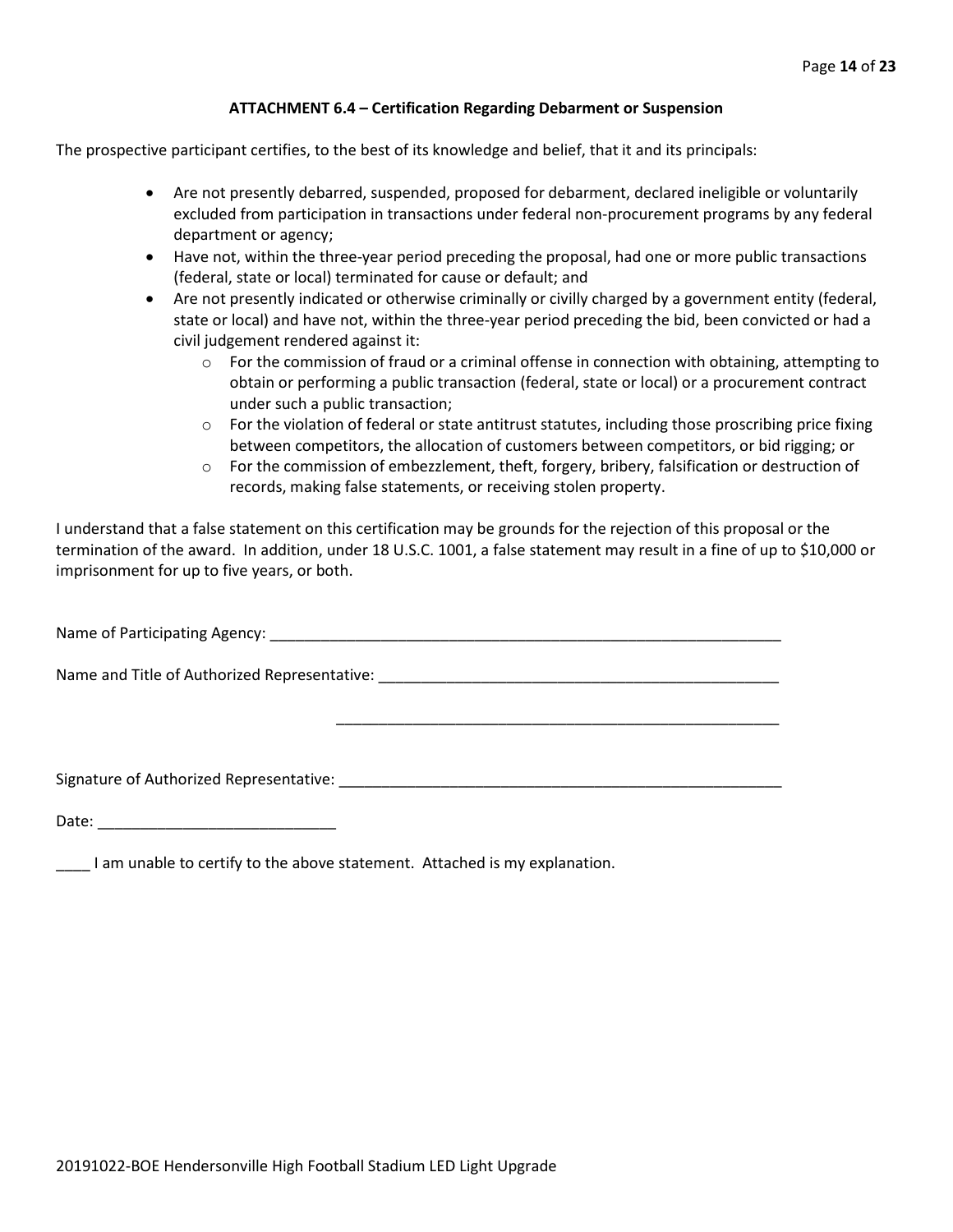#### **ATTACHMENT 6.5 – Condition of Submitting Proposal**

The undersigned Proposer has carefully examined all instructions, requirements, specifications, terms and conditions of the RFP and certifies:

- It is a reputable company regularly engaged in providing goods and/or services necessary to meet the requirements, specifications, terms and conditions of the RFP.
- All statements, information and representations prepared and submitted in response to the RFP are current, complete, true and accurate. Proposer acknowledges that the Sumner County Board of Education (SCS) will rely on such statements, information and representations in selecting the successful proposer(s).
- That the prices quoted shall be SCSs pricing for the products and/or service.
- It shall be bound by all statements, representations, warranties and guarantees made in its proposal.
- Proposer acknowledges that the contract may be canceled if any conflict of interest or appearance of a conflict of interest is discovered by SCS, in its sole discretion.
- All purchase orders must be duly authorized and executed by SCS and subject to the terms and conditions of the RFP.

| <b>ADDRESS:</b> |                                                                                                                       |
|-----------------|-----------------------------------------------------------------------------------------------------------------------|
|                 |                                                                                                                       |
| PHONE:          | (office)                                                                                                              |
|                 | (mobile)                                                                                                              |
| EMAIL:          | <u> 1989 - Jan Berlin, mars eta bainar eta bainar eta baina eta baina eta baina eta baina eta baina eta baina eta</u> |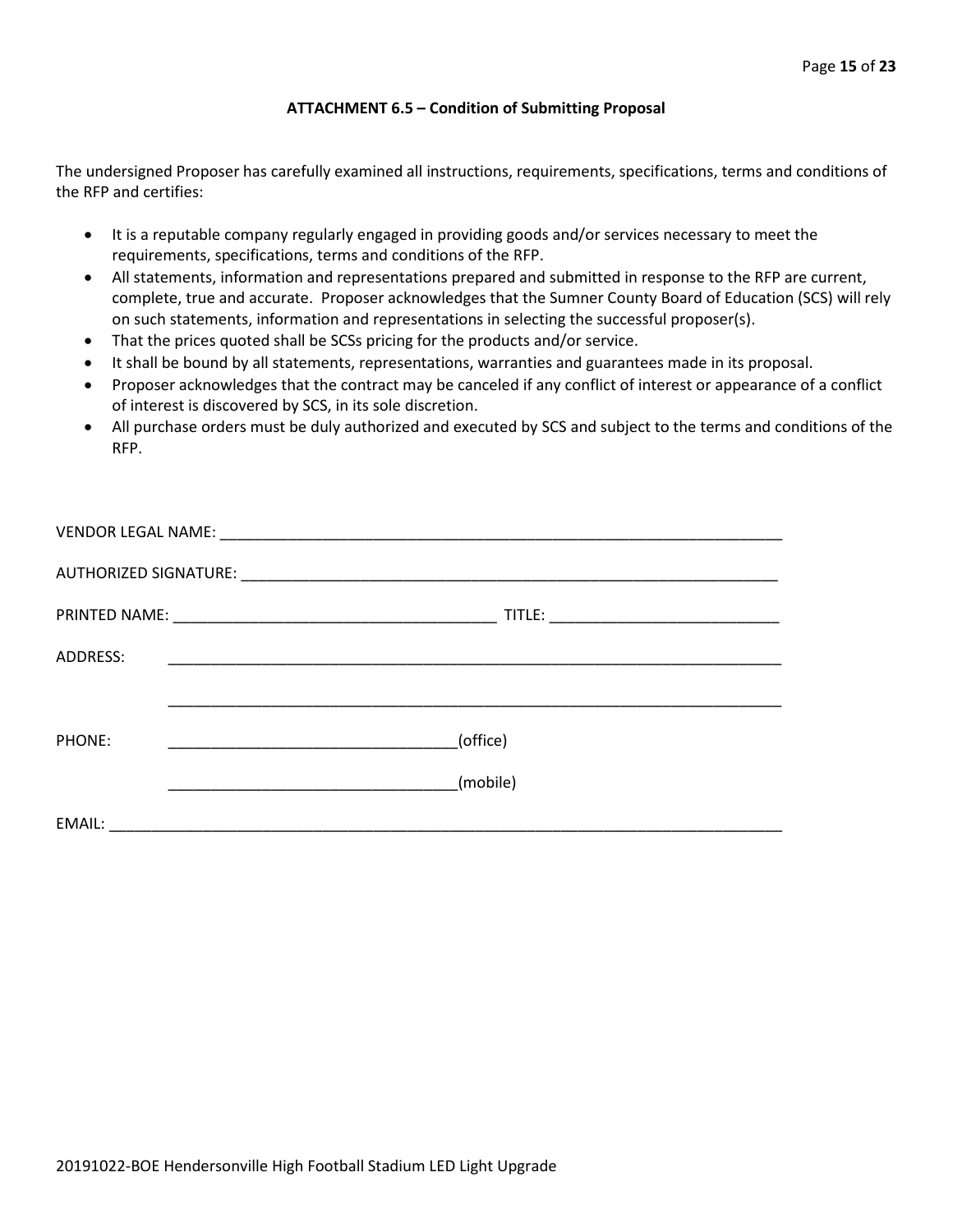#### **ATTACHMENT 6.6 – Statement of Non-Collusion**

The undersigned affirms that they are duly authorized to execute this contract, that this company, corporation, firm, partnership or individual has not prepared this proposal in collusion with any other respondent, and that the contents of this proposal as to prices, terms or conditions of said proposal have not been communicated by the undersigned nor by any employee or agent to any other person engaged in this type of business prior to the official opening of this proposal.

| Address: |          |  |  |  |  |
|----------|----------|--|--|--|--|
|          | (office) |  |  |  |  |
|          | (mobile) |  |  |  |  |
|          |          |  |  |  |  |
|          |          |  |  |  |  |
|          |          |  |  |  |  |
|          |          |  |  |  |  |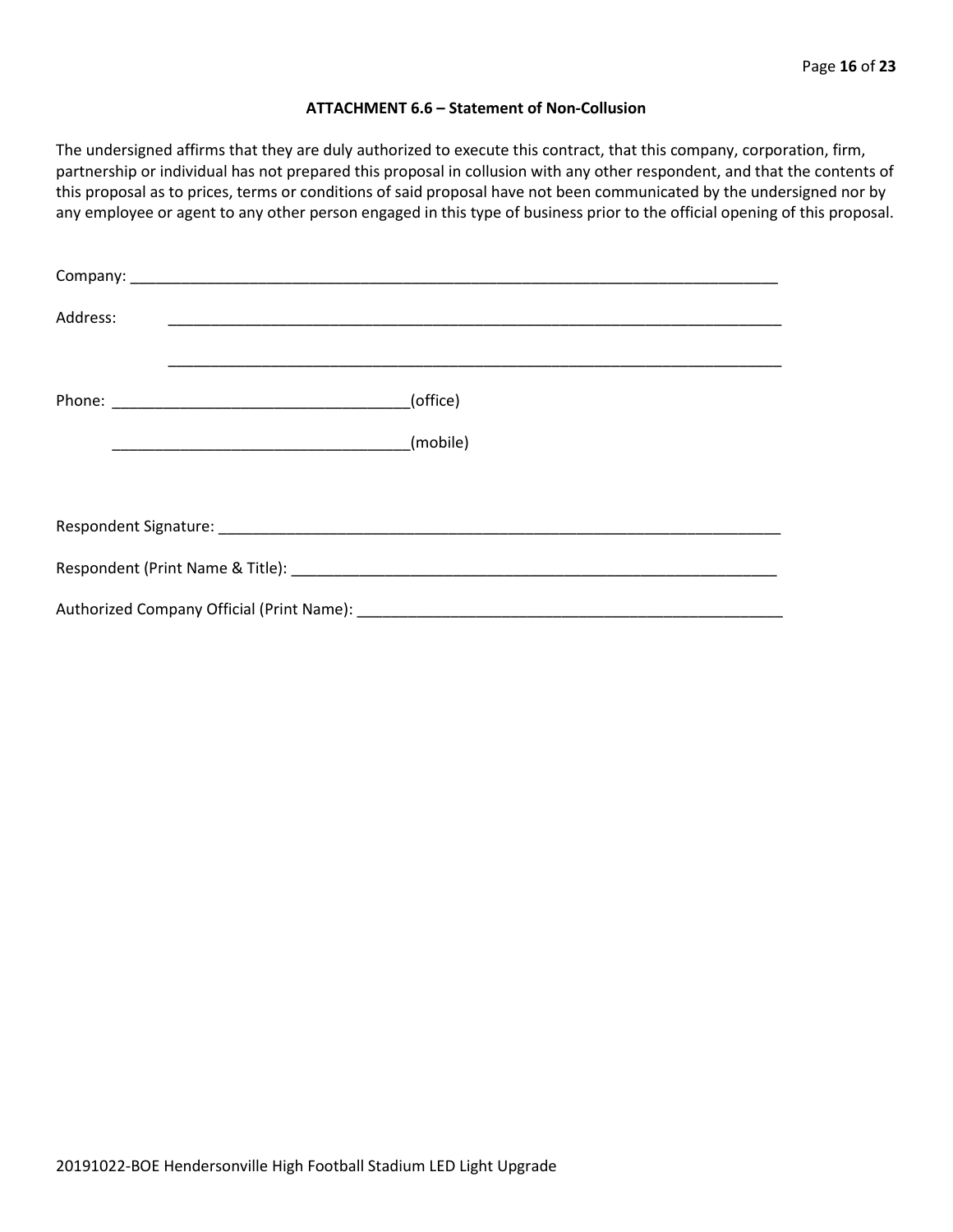#### **ATTACHMENT 6.7 – Attestation Re Personnel**

### **ATTESTATION RE PERSONNEL USED IN CONTRACT PERFORMANCE**

| CONTRACTOR LEGAL ENTITY NAME:                                          |  |
|------------------------------------------------------------------------|--|
| FEDERAL EMPLOYER IDENTIFICATION NUMBER:<br>(or Social Security Number) |  |

**The Contractor, identified above, does hereby attest, certify, warrant and assure that the Contractor shall not knowingly utilize the services of an illegal immigrant in the performance of this Contract and shall not knowingly utilize the services of any subcontractor who will utilize the services of an illegal immigrant in the performance of this Contract, T.C.A. § 12-3-309.**

SIGNATURE & DATE:

*NOTICE: This attestation MUST be signed by an individual empowered to contractually bind the Contractor.*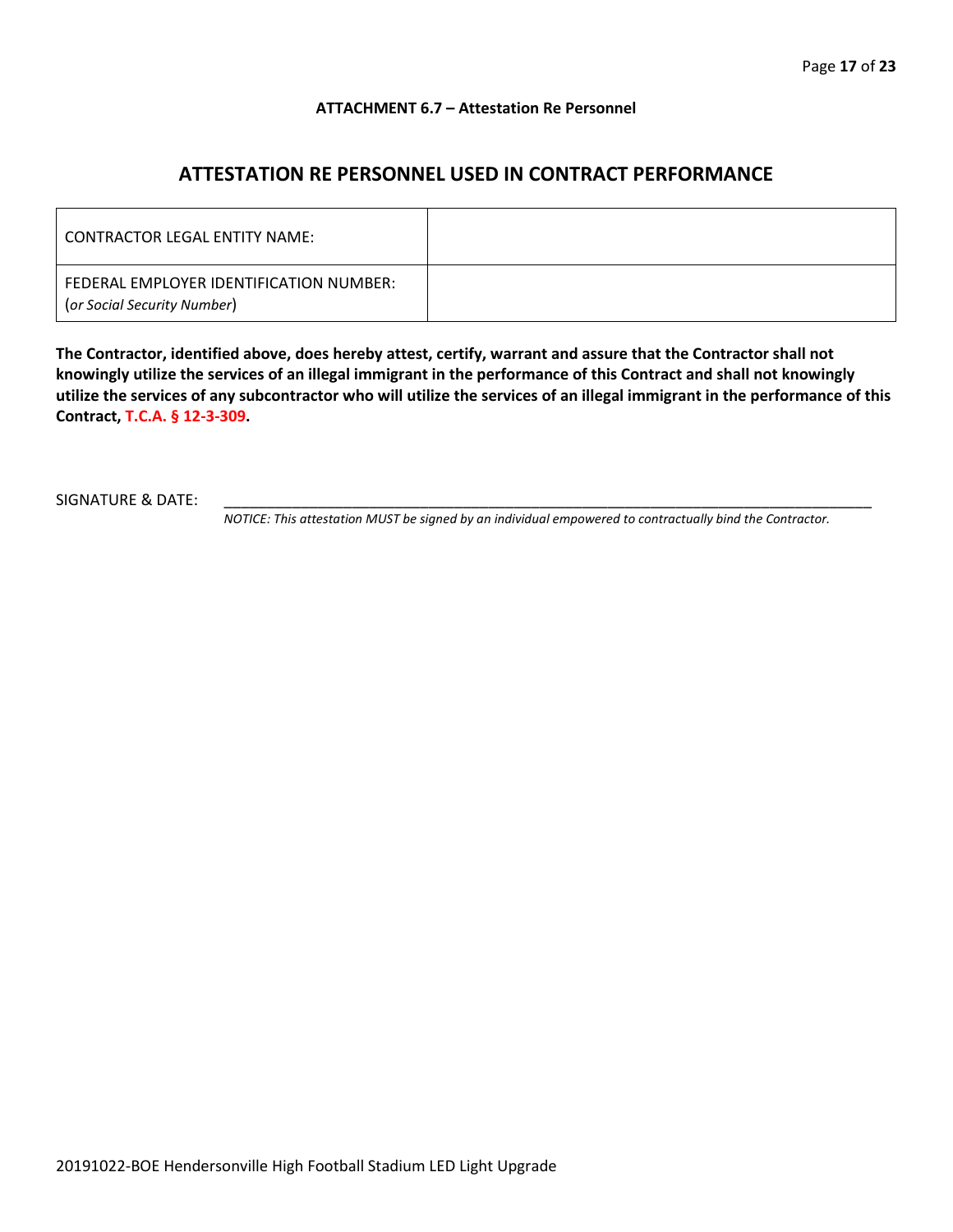#### **ATTACHMENT 6.8 – Drug Free Workplace Affidavit**

The Sumner County Board of Education is committed to maintaining a safe and productive work environment for its employees and to providing high quality service to its citizens. The goal of this policy is for Sumner County Board of Education employees and contractors to remain, or become and remain, drug-free. Abuse and dependency on alcohol and/or drugs can seriously affect the health of employees, contractors and citizens, jeopardize personal safety, impact the safety of others and impair job performance.

STATE OF

**COUNTY OF** \_\_\_\_\_\_\_\_\_\_\_\_\_\_\_\_\_\_\_\_\_\_\_\_\_\_\_\_\_\_\_\_\_

The undersigned, principal officer of

an employer of five (5) or more employees contracting with Sumner County Board of Education to provide goods or services, hereby states under oath as follows:

- 1. The undersigned is a principal officer of (hereinafter referred to as the "Company") and is duly authorized to execute this Affidavit on behalf of the Company.
- 2. The Company submits this Affidavit pursuant to T.C.A. § 50-9-113, which requires each employer with no less than five (5) employees receiving pay who contracts with the state and any local government to provide contracted services to submit an affidavit stating that such employer has a drug-free workplace program that complies with Title 50, Chapter 9 of the *Tennessee Code Annotated*.
- 3. The Company is in compliance with T.C.A. § 50-9-113 and all applicable Federal Laws, Rules and Regulations requiring a drug-free workplace program.

Further affiant saith not.

| <b>STATE OF</b><br><u> 1989 - Johann John Stein, markin fan it ferstjer fan it ferstjer fan it ferstjer fan it ferstjer fan it fers</u>                                                          |  |             |
|--------------------------------------------------------------------------------------------------------------------------------------------------------------------------------------------------|--|-------------|
| <b>COUNTY OF</b>                                                                                                                                                                                 |  |             |
| I am personally acquainted (or proved to me on the basis of satisfactory evidence) and who acknowledged that such<br>person executed the foregoing affidavit for the purposes therein contained. |  | , with whom |
|                                                                                                                                                                                                  |  |             |
| Notary Public                                                                                                                                                                                    |  |             |
|                                                                                                                                                                                                  |  |             |

20191022-BOE Hendersonville High Football Stadium LED Light Upgrade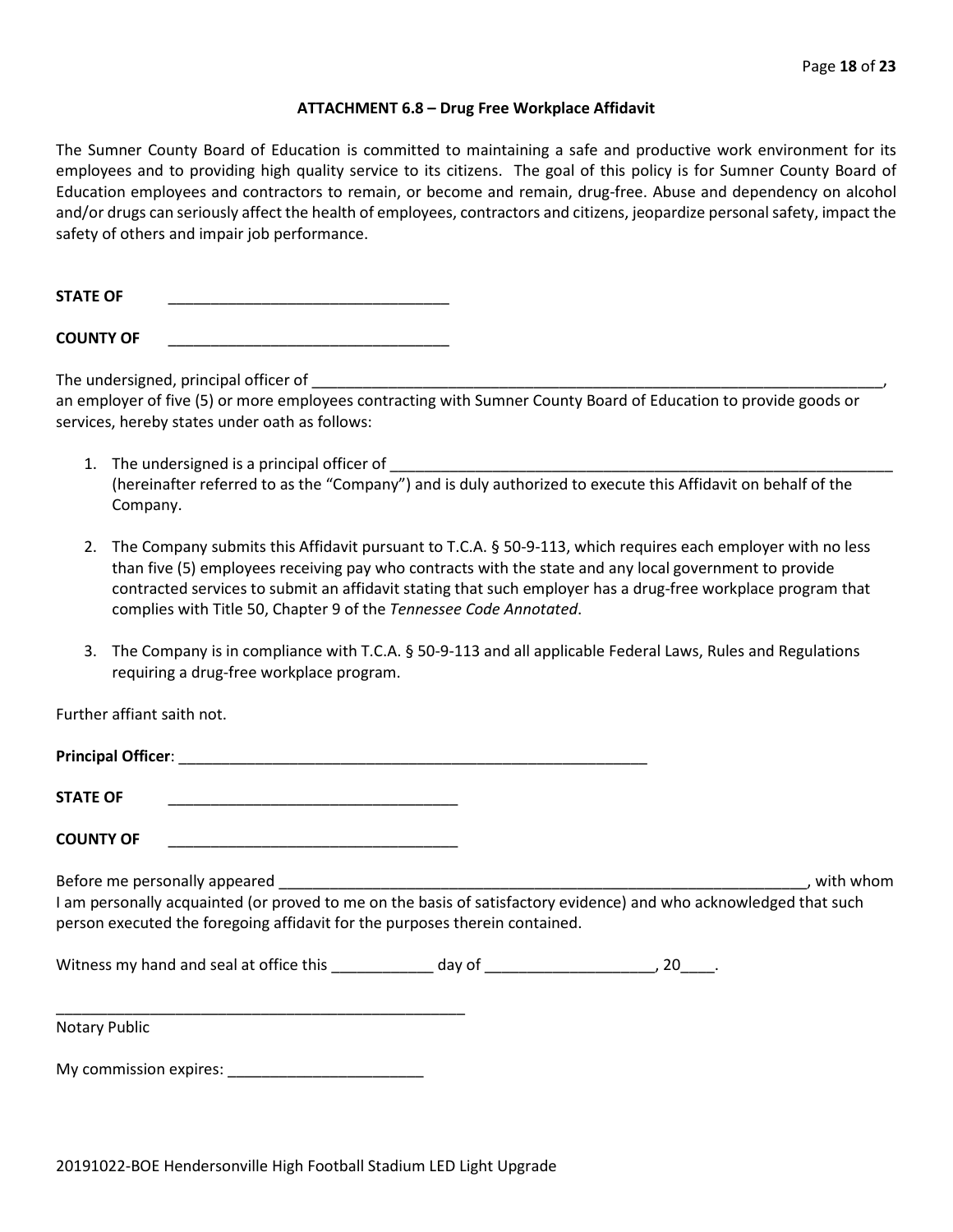#### **ATTACHMENT 6.9 – W9**

| <b>Request for Taxpayer</b><br>(Rev. December 2014)<br><b>Identification Number and Certification</b><br>Department of the Treasury<br>Internal Revenue Service                                                                                                                                                                                                                                                                                                                                                                                                                                                                                                                                                                                                                                                                                                                                                                                                                                                                                                                                                                                                                                                                                                                                                                                                                                                                                                                                                                                                                                                                                                                                                                                                                                                                                                                                                                                                                                                                                                                                                                                                                                                                                                                                                                                                                                                                                                                        |                                                                                                                                                                                                                                                                                                                                                                                                                                                                                                                                        |  |        |                                       |  |  | Give Form to the<br>requester. Do not<br>send to the IRS.                                                                          |  |  |  |  |
|----------------------------------------------------------------------------------------------------------------------------------------------------------------------------------------------------------------------------------------------------------------------------------------------------------------------------------------------------------------------------------------------------------------------------------------------------------------------------------------------------------------------------------------------------------------------------------------------------------------------------------------------------------------------------------------------------------------------------------------------------------------------------------------------------------------------------------------------------------------------------------------------------------------------------------------------------------------------------------------------------------------------------------------------------------------------------------------------------------------------------------------------------------------------------------------------------------------------------------------------------------------------------------------------------------------------------------------------------------------------------------------------------------------------------------------------------------------------------------------------------------------------------------------------------------------------------------------------------------------------------------------------------------------------------------------------------------------------------------------------------------------------------------------------------------------------------------------------------------------------------------------------------------------------------------------------------------------------------------------------------------------------------------------------------------------------------------------------------------------------------------------------------------------------------------------------------------------------------------------------------------------------------------------------------------------------------------------------------------------------------------------------------------------------------------------------------------------------------------------|----------------------------------------------------------------------------------------------------------------------------------------------------------------------------------------------------------------------------------------------------------------------------------------------------------------------------------------------------------------------------------------------------------------------------------------------------------------------------------------------------------------------------------------|--|--------|---------------------------------------|--|--|------------------------------------------------------------------------------------------------------------------------------------|--|--|--|--|
| οú<br>page                                                                                                                                                                                                                                                                                                                                                                                                                                                                                                                                                                                                                                                                                                                                                                                                                                                                                                                                                                                                                                                                                                                                                                                                                                                                                                                                                                                                                                                                                                                                                                                                                                                                                                                                                                                                                                                                                                                                                                                                                                                                                                                                                                                                                                                                                                                                                                                                                                                                             | 1 Name (as shown on your income tax return). Name is required on this line; do not leave this line blank.<br>2 Business name/disregarded entity name, if different from above<br>4 Exemptions (codes apply only to                                                                                                                                                                                                                                                                                                                     |  |        |                                       |  |  |                                                                                                                                    |  |  |  |  |
| Specific Instructions on<br>Print or type                                                                                                                                                                                                                                                                                                                                                                                                                                                                                                                                                                                                                                                                                                                                                                                                                                                                                                                                                                                                                                                                                                                                                                                                                                                                                                                                                                                                                                                                                                                                                                                                                                                                                                                                                                                                                                                                                                                                                                                                                                                                                                                                                                                                                                                                                                                                                                                                                                              | 3 Check appropriate box for federal tax classification; check only one of the following seven boxes:<br>C Corporation<br>S Corporation Partnership<br>Individual/sole proprietor or<br>Trust/estate<br>single-member LLC<br>Limited liability company. Enter the tax classification (C=C corporation, S=S corporation, P=partnership) ▶<br>Note. For a single-member LLC that is disregarded, do not check LLC; check the appropriate box in the line above for<br>the tax classification of the single-member owner.<br>code (if any) |  |        |                                       |  |  | certain entities, not individuals; see<br>instructions on page 3):<br>Exempt payee code (if any)<br>Exemption from FATCA reporting |  |  |  |  |
| See                                                                                                                                                                                                                                                                                                                                                                                                                                                                                                                                                                                                                                                                                                                                                                                                                                                                                                                                                                                                                                                                                                                                                                                                                                                                                                                                                                                                                                                                                                                                                                                                                                                                                                                                                                                                                                                                                                                                                                                                                                                                                                                                                                                                                                                                                                                                                                                                                                                                                    | (Applies to accounts maintained outside the U.S.)<br>Other (see instructions) ▶<br>5 Address (number, street, and apt. or suite no.)<br>Requester's name and address (optional)<br>6 City, state, and ZIP code<br>7 List account number(s) here (optional)                                                                                                                                                                                                                                                                             |  |        |                                       |  |  |                                                                                                                                    |  |  |  |  |
|                                                                                                                                                                                                                                                                                                                                                                                                                                                                                                                                                                                                                                                                                                                                                                                                                                                                                                                                                                                                                                                                                                                                                                                                                                                                                                                                                                                                                                                                                                                                                                                                                                                                                                                                                                                                                                                                                                                                                                                                                                                                                                                                                                                                                                                                                                                                                                                                                                                                                        | Part I<br><b>Taxpayer Identification Number (TIN)</b><br>Social security number                                                                                                                                                                                                                                                                                                                                                                                                                                                        |  |        |                                       |  |  |                                                                                                                                    |  |  |  |  |
| Enter your TIN in the appropriate box. The TIN provided must match the name given on line 1 to avoid<br>backup withholding. For individuals, this is generally your social security number (SSN). However, for a<br>resident alien, sole proprietor, or disregarded entity, see the Part I instructions on page 3. For other<br>entities, it is your employer identification number (EIN). If you do not have a number, see How to get a<br>TIN on page 3.<br>Note. If the account is in more than one name, see the instructions for line 1 and the chart on page 4 for<br>guidelines on whose number to enter.                                                                                                                                                                                                                                                                                                                                                                                                                                                                                                                                                                                                                                                                                                                                                                                                                                                                                                                                                                                                                                                                                                                                                                                                                                                                                                                                                                                                                                                                                                                                                                                                                                                                                                                                                                                                                                                                       |                                                                                                                                                                                                                                                                                                                                                                                                                                                                                                                                        |  |        | or                                    |  |  |                                                                                                                                    |  |  |  |  |
|                                                                                                                                                                                                                                                                                                                                                                                                                                                                                                                                                                                                                                                                                                                                                                                                                                                                                                                                                                                                                                                                                                                                                                                                                                                                                                                                                                                                                                                                                                                                                                                                                                                                                                                                                                                                                                                                                                                                                                                                                                                                                                                                                                                                                                                                                                                                                                                                                                                                                        |                                                                                                                                                                                                                                                                                                                                                                                                                                                                                                                                        |  |        | <b>Employer identification number</b> |  |  |                                                                                                                                    |  |  |  |  |
| Certification<br>Part II<br>Under penalties of perjury, I certify that:<br>1. The number shown on this form is my correct taxpayer identification number (or I am waiting for a number to be issued to me); and<br>2. I am not subject to backup withholding because: (a) I am exempt from backup withholding, or (b) I have not been notified by the Internal Revenue<br>Service (IRS) that I am subject to backup withholding as a result of a failure to report all interest or dividends, or (c) the IRS has notified me that I am<br>no longer subject to backup withholding; and<br>3. I am a U.S. citizen or other U.S. person (defined below); and<br>4. The FATCA code(s) entered on this form (if any) indicating that I am exempt from FATCA reporting is correct.<br>Certification instructions. You must cross out item 2 above if you have been notified by the IRS that you are currently subject to backup withholding<br>because you have failed to report all interest and dividends on your tax return. For real estate transactions, item 2 does not apply. For mortgage<br>interest paid, acquisition or abandonment of secured property, cancellation of debt, contributions to an individual retirement arrangement (IRA), and<br>generally, payments other than interest and dividends, you are not required to sign the certification, but you must provide your correct TIN. See the<br>instructions on page 3.                                                                                                                                                                                                                                                                                                                                                                                                                                                                                                                                                                                                                                                                                                                                                                                                                                                                                                                                                                                                                                              |                                                                                                                                                                                                                                                                                                                                                                                                                                                                                                                                        |  |        |                                       |  |  |                                                                                                                                    |  |  |  |  |
| Sign<br>Here                                                                                                                                                                                                                                                                                                                                                                                                                                                                                                                                                                                                                                                                                                                                                                                                                                                                                                                                                                                                                                                                                                                                                                                                                                                                                                                                                                                                                                                                                                                                                                                                                                                                                                                                                                                                                                                                                                                                                                                                                                                                                                                                                                                                                                                                                                                                                                                                                                                                           | Signature of<br>U.S. person $\blacktriangleright$                                                                                                                                                                                                                                                                                                                                                                                                                                                                                      |  | Date P |                                       |  |  |                                                                                                                                    |  |  |  |  |
| · Form 1098 (home mortgage interest), 1098-E (student loan interest), 1098-T<br><b>General Instructions</b><br>(tuition)<br>Section references are to the Internal Revenue Code unless otherwise noted.<br>● Form 1099-C (canceled debt)<br>Future developments. Information about developments affecting Form W-9 (such<br>. Form 1099-A (acquisition or abandonment of secured property)<br>as legislation enacted after we release it) is at www.irs.gov/fw9.<br>Use Form W-9 only if you are a U.S. person (including a resident alien), to<br><b>Purpose of Form</b><br>provide your correct TIN.<br>If you do not return Form W-9 to the requester with a TIN, you might be subject<br>An individual or entity (Form W-9 requester) who is required to file an information<br>to backup withholding. See What is backup withholding? on page 2.<br>return with the IRS must obtain your correct taxpayer identification number (TIN)<br>which may be your social security number (SSN), individual taxpayer identification<br>By signing the filled-out form, you:<br>number (ITIN), adoption taxpayer identification number (ATIN), or employer<br>1. Certify that the TIN you are giving is correct (or you are waiting for a number<br>identification number (EIN), to report on an information return the amount paid to<br>to be issued),<br>you, or other amount reportable on an information return. Examples of information<br>2. Certify that you are not subject to backup withholding, or<br>returns include, but are not limited to, the following:<br>3. Claim exemption from backup withholding if you are a U.S. exempt payee. If<br>· Form 1099-INT (interest earned or paid)<br>applicable, you are also certifying that as a U.S. person, your allocable share of<br>. Form 1099-DIV (dividends, including those from stocks or mutual funds)<br>any partnership income from a U.S. trade or business is not subject to the<br>. Form 1099-MISC (various types of income, prizes, awards, or gross proceeds)<br>withholding tax on foreign partners' share of effectively connected income, and<br>. Form 1099-B (stock or mutual fund sales and certain other transactions by<br>4. Certify that FATCA code(s) entered on this form (if any) indicating that you are<br>brokers)<br>exempt from the FATCA reporting, is correct. See What is FATCA reporting? on<br>page 2 for further information.<br>· Form 1099-S (proceeds from real estate transactions) |                                                                                                                                                                                                                                                                                                                                                                                                                                                                                                                                        |  |        |                                       |  |  |                                                                                                                                    |  |  |  |  |
|                                                                                                                                                                                                                                                                                                                                                                                                                                                                                                                                                                                                                                                                                                                                                                                                                                                                                                                                                                                                                                                                                                                                                                                                                                                                                                                                                                                                                                                                                                                                                                                                                                                                                                                                                                                                                                                                                                                                                                                                                                                                                                                                                                                                                                                                                                                                                                                                                                                                                        | . Form 1099-K (merchant card and third party network transactions)<br>Form W-9 (Rev. 12-2014)<br>Cat. No. 10231X                                                                                                                                                                                                                                                                                                                                                                                                                       |  |        |                                       |  |  |                                                                                                                                    |  |  |  |  |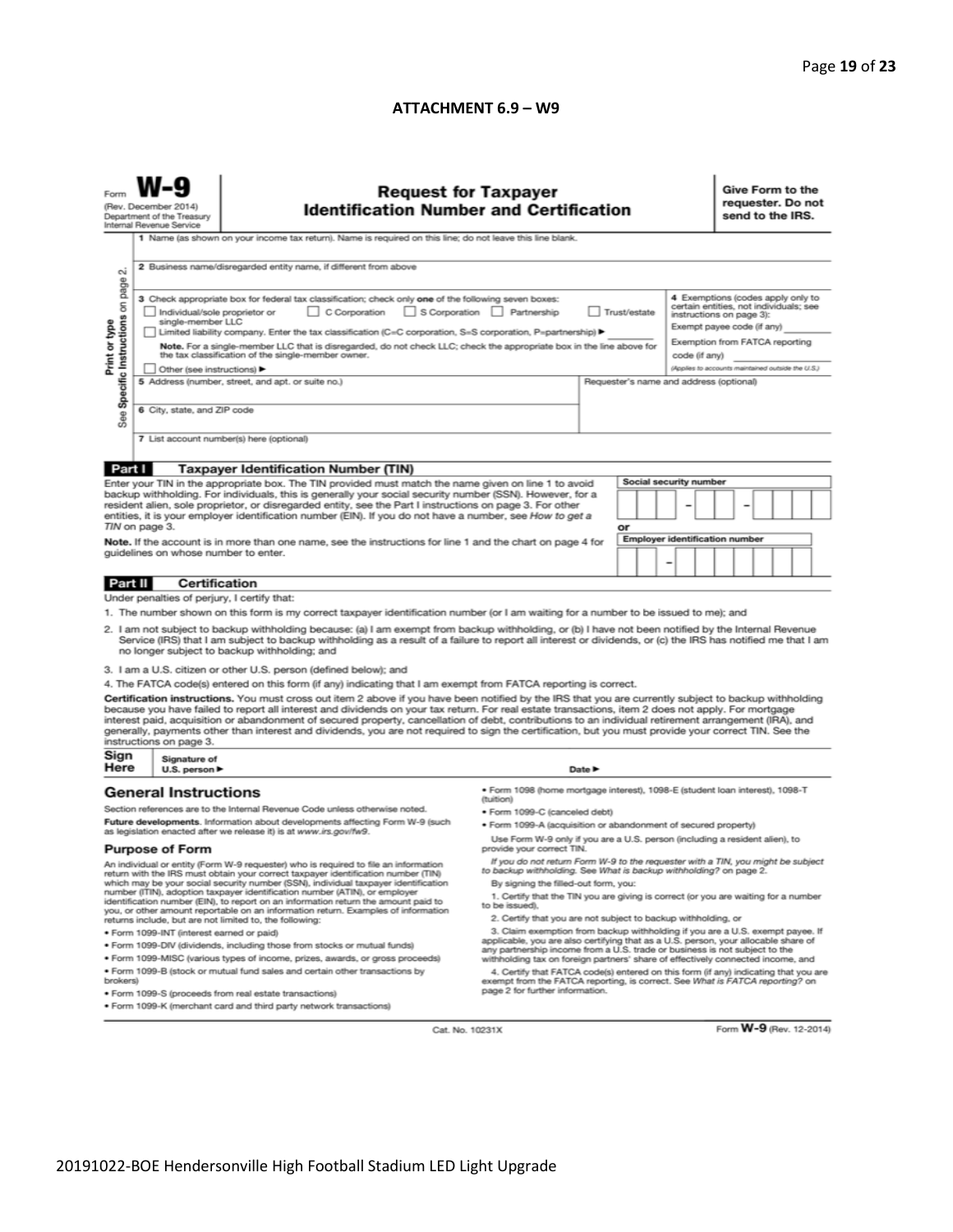#### **ATTACHMENT 6.10 – Standard Terms & Conditions SUMNER COUNTY BOARD OF EDUCATION (SCS)**

#### **1. PREPARATION AND SUBMISSION OF BID.**

- **a.** Failure to examine any drawings**,** specifications, or instructions will be at the proposer's risk. Any deviation from the stated terms, conditions and specifications must be coordinated with and approved in writing by the SCS Purchasing Supervisor.
- **b.** RFP SUBMITTAL / SIGNATURE: Proposal shall give the full name and business address of the bidder. If the proposer is a corporation, the name shall be stated as it is in the corporate charter. Proposals must be signed in ink by the proposer's authorized agent. Unsigned proposals will be rejected. Proposals are to be sealed and the outside of the envelope is to reference the RFP number. The person signing the proposal must show their title, and if requested by the institution, must furnish satisfactory proof of his or her authority to bind his or her company in contract. Proposer understands that by submitting a proposal with an authorized signature, it shall constitute an offer to SCS. Proposals must be typewritten or in ink; otherwise they may not be considered. Purchase orders will be issued to the firm name appearing on the W9. Electronic submissions via email, fax, etc. shall not be accepted.
- **c.** SCS is not responsible for any costs incurred by any vendor pursuant to the RFP. The vendor shall be responsible for all costs incurred in connection with the preparation and submission of its proposal.
- **d.** All proposers must be in compliance with T.C.A. § 62-6-119 at the time of proposal submission and provide evidence of compliance with the applicable provisions of the chapter before such proposal may be considered.
- **e.** Proposals are to be received in the location designated in the RFP no later than the specified date and time. Late submissions will NOT be opened or considered.
- **f.** No erasures permitted. Errors may be crossed out and corrections printed in ink or typewritten adjacent to error and must be initialed in ink by person signing the proposal.
- **g.** Specifications: Reference to available specifications shall be sufficient to make the terms of the specifications binding on the proposer. The use of the name of a manufacturer, or any special brand or make in describing an item does not restrict the proposer to that manufacturer or specific article, unless specifically stated. Comparable products of other manufacturers will be considered if proof of compatibility is contained in the proposal. Proposers are required to notify SCSs Purchasing Supervisor whenever specifications/procedures are not perceived to be fair and open. The articles on which the proposal is submitted must be equal or superior to that specified. Informative and Descriptive Literature: The proposer must show brand or trade names of the articles proposed, when applicable. It shall be the responsibility of the proposer, including proposer's whose product is referenced, to furnish with the proposer such specifications, catalog pages, brochures or other data as will provide an adequate basis for determining the quality and functional capabilities of the product offered. Failure to provide this data may be considered valid justification for rejection of proposer.
- **h.** Samples: Samples of items when called for, must be furnished free of expense, and if not destroyed will, upon proposer's request within ten (10) days of RFP opening, be returned at the proposer's expense. Each sample must be labeled with the proposer's name, manufacturer's brand name and number, RFP number and item reference.
- **i.** Time of Performance: The number of calendar days in which delivery is to be made after receipt of order shall be stated in the RFP and may be a factor in making an award, price notwithstanding. If no delivery time is stated in the bid, bidder agrees that delivery is to be made within two weeks (10 business days) of order.
- **j.** Transportation and delivery charges should be included in the price and be fully prepaid by the vendor to the destination specified in the RFP. Proposal prices shall include delivery of all items F.O.B. destination.
- **k.** New materials and supplies must be delivered unless otherwise specifically stated in the RFP.
- **l.** Alternate/multiple bids will not be considered unless specifically called for in the RFP.
- **m.** Only proposals submitted on RFP forms furnished by SCS will be considered.
- n. By signing this RFP where indicated, the proposer agrees to strictly abide by all local, state and federal statutes and regulations. The proposer further certifies that this proposer is made without collusion or fraud.
- **o.** Error in Proposal. In case of error in the extension of prices in the proposal, the unit price will govern. Late submissions will NOT be opened or considered. Proposers are cautioned to verify their proposals before submission, as amendments received after the ITB deadline will not be considered. No proposals shall be altered, amended or withdrawn after opening. After proposal opening, a proposer may withdraw a proposal only when there is obvious clerical error such as a misplaced decimal point, or when enforcement of the proposal would impose unconscionable hardship due to an error in the proposal resulting in a quotation substantially below the other proposals received. Proposal withdrawals will be considered only upon written request of the proposer.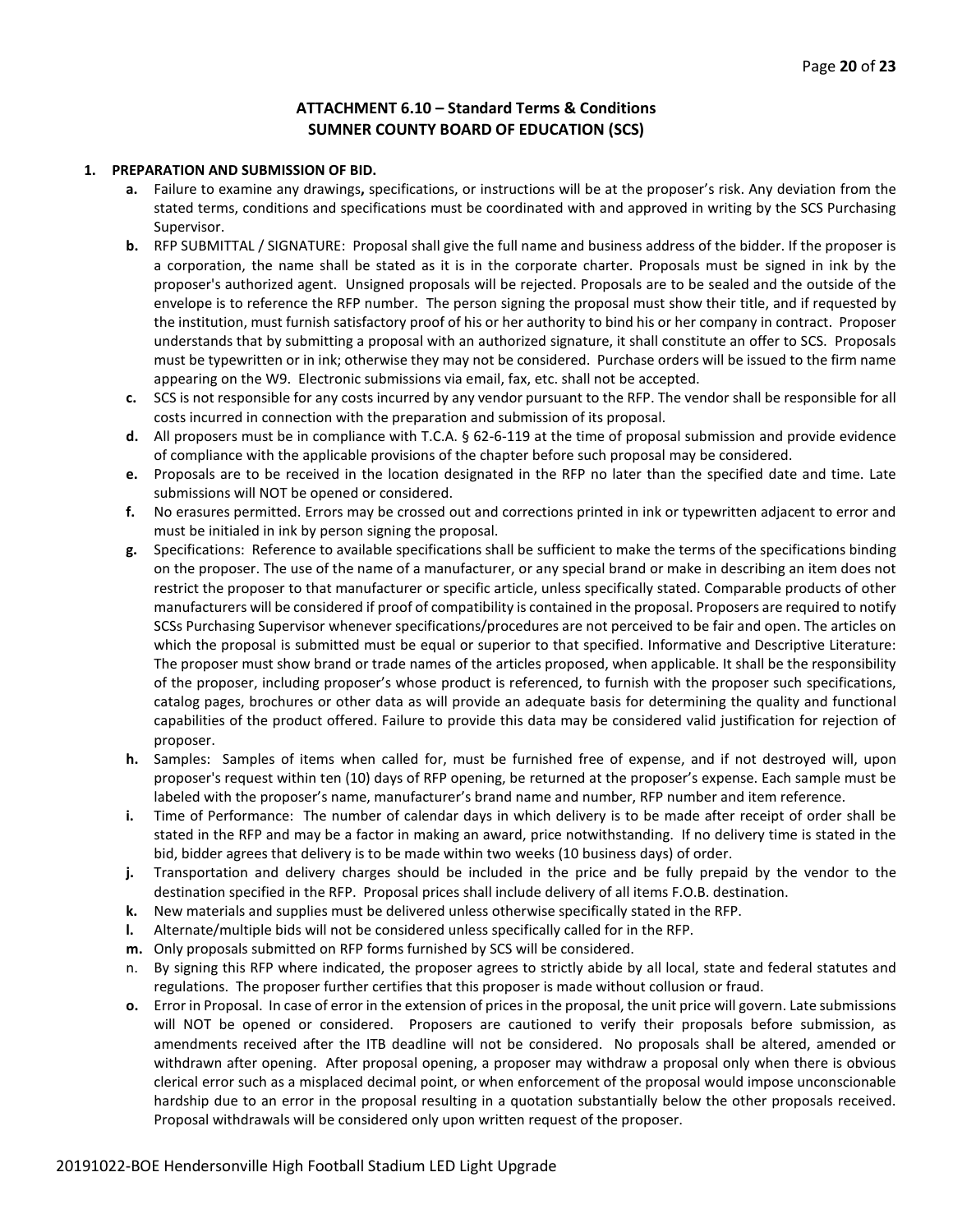- **2. OPEN RECORDS.** In order to comply with the provisions of the Tennessee Open Records Act, all proposals will be publicly opened and are subject to public inspection after the award upon written request. Proposers may be present at ITB opening. Summary information will be posted the SCS website, www.sumnerschools.org under the Invitation to Bid link.
- **3. ACCEPTANCE AND AWARD.** SCS reserves the right to reject any and all proposals and to waive any informality in proposals and, unless otherwise specified by the proposer to accept any item in the proposal. Action to reject all proposals shall be taken for unreasonably high prices, errors in the proposal documents, cessation of need, unavailability of funds, or any other reason approved by SCS.
	- a. Contracts and purchases will be made with the lowest, responsive, responsible, qualified proposer. The quality of the articles to be supplied, their conformity with the specifications, their suitability to the requirements of the Institution, cash discount offered, and the delivery terms will be taken into consideration.
	- b. Any deviation from these stated terms, specifications and conditions must be coordinated with and approved in writing by the Purchasing Supervisor.
	- c. Prices quoted on the response (if any) are to be considered firm and binding until the said equipment, supplies or services are in the possession of SCS.
	- d. SCS reserves the right to order more or less than the quantity listed in the proposal.
	- e. If a proposer fails to state a time within which a proposal must be accepted, it is understood and agreed that SCS shall have ninety (90) days to accept.
	- f. No purchase or contract is authorized or valid until the issuance of a SCS purchase order in accordance with SCS policy. No SCS employee is authorized to purchase equipment, supplies or services prior to the issuance of such a purchase order.
	- g. The contract may not be assigned without written SCS consent.
	- h. If the appropriate space is marked on the ITB, other Institutions (such as State, Local and/or Public Agencies) may purchase off the contract during the same period as SCS.
	- i. The awarded proposer will be required to post a performance and payment bond in the amount of 25% of the contract price if it exceeds \$100,000 as stated by T.C.A. §12-4-201.
	- j. If the project cost is in excess of \$25,000 a performance bond must be secured by the requesting part in an amount equal to the market improvement value.
- **4. PAYMENT**. Payment terms must be specified in the proposal, including any discounts for early payment. Partial payments will not be approved unless justification for such payment can be shown. Terms will be NET 30 days. Payment will not be made until the conditions and specifications of the RFP are inspected and approved as conforming by persons appointed by SCS.
- **5. DEFAULT OF SELECTED VENDOR.** In case of vendor default, SCS may procure the articles or services from other sources and hold the defaulting vendor responsible for any resulting cost. If the awarded vendor violates any terms of their response, the contract, SCS policy or any law, they may be disqualified from proposing for a period of two years for minor violations or longer for major violations. Proposals from disqualified proposers will not be accepted during the period of disqualification.
- **6. INSPECTION OF PURCHASES.** Articles received which are not equivalent will not be accepted and will be picked up by the vendor or returned to vendor, shipping charges collect. SCS shall have a reasonable period in which to inspect and accept or reject materials without liability. If necessity requires SCS to use nonconforming materials, an appropriate reduction in payment may be made.
- **7. TAXES.** SCS is tax exempt; do not include taxes in quotation. Vendors making improvements or additions to or performing repair work on real property for SCS are liable for any applicable sales or use tax on tangible personal property used in connection with the contract or furnished to vendors by the state for use under the contract.
- **8. NONDISCRIMINATION.** SCS is an equal opportunity employer. SCS and bidder agree to comply with Titles VI and VII of the Civil Rights Act of 1964, Title IX of the Education Amendments of 1972, Section 504 of the Rehabilitation Act of 1973, Executive Order 11,246, the Americans with Disabilities Act of 1990 and the related regulations to each. Each party assures that it will not discriminate against any individual including, but not limited to employees or applicants for employment and/or students, because of race, religion, creed, color, sex, age, disability, veteran status or national origin. In the event that any claims should arise with regards to violations of any such local, state or federal law, statues, rule or regulations, the vendor will indemnify and hold SCS harmless for any damages, including court costs or attorney fees, which might be incurred.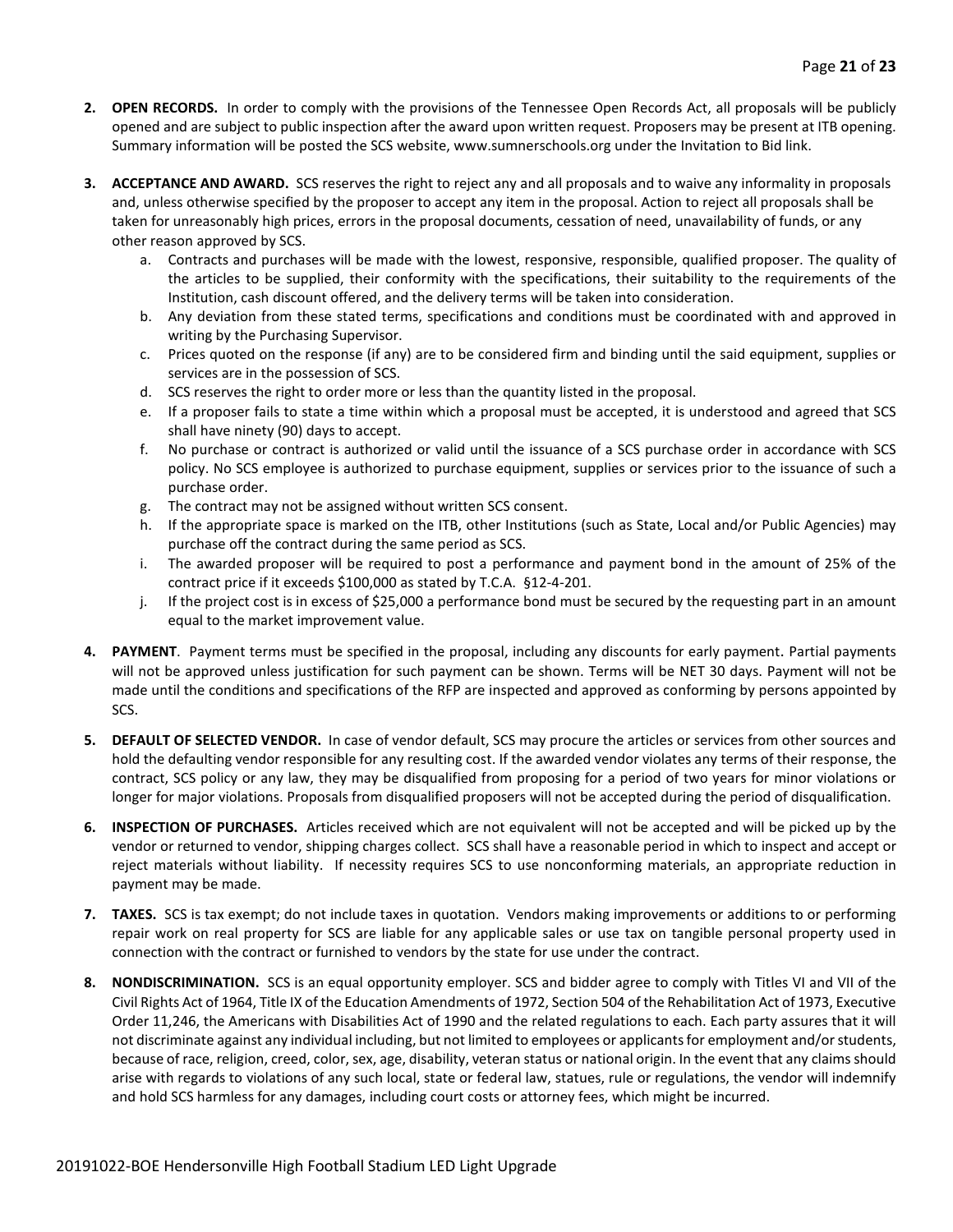- **9. PROHIBITIONS/NO VENDOR CONTRACT FORM.** Acceptance of gifts from vendors is prohibited. T.C.A. §12-4-106. The contract documents for purchase under this RFP shall consist of the successful proposer's bid and SCSs purchase order. **The proposer may request exceptions to terms and conditions and/or request SCS to accept other terms and conditions by means of subsequent documents such as invoices, warranty agreements, license agreements, etc. All subsequent document shall be open to revision for impermissible language. SCS reserves the right to render the proposal unresponsive and subject the proposal to rejection if successful terms cannot be negotiated.**
- **10. PROHIBITION ON HIRING ILLEGAL IMMIGRANTS.** Tennessee Public Chapter No. 878 of 2006, T.C.A. §12-3-309, requires that Contractor attest in writing that Contractor will not knowingly utilize the services of illegal immigrants in the performance of this Contract and will not knowingly utilize the services of any subcontractor, if permitted under this Contract, who will utilize the services of illegal immigrants in the performance of this Contract. The attestation shall be made on the form, Attestation re Personnel Used in Contract Performance ("the Attestation"), which is attached and hereby incorporated by this reference.
- **11. SALES AND USE TAX.** Before the Purchase Order/Contract resulting from this RFP/RFQ is signed, the apparent successful proposer must be registered with the Department of Revenue for the collection of Tennessee sales and use tax as required by T.C.A. §12-3-306.
- **12. ASSIGNMENT.** Neither the vendor nor SCS may assign this agreement without prior written consent of the other party.
- **13. LIABILITIES.** The vendor shall indemnify SCS against liability for any suits, actions or claims of any character arising from or relating to the performance under this agreement by the vendor or its subcontractors. SCS has no obligation for the payment of any judgement or the settlement of any claim made against the vendor or its subcontractors as a result of obligations under this contract.
- **14. APPLICABLE LAW.** Any contract shall be interpreted under the laws and statutes of the State of Tennessee. SCS does not enter into contracts which provide for mediation or arbitration. Any action arising from any contract made from this RFP shall be brought in the state courts in Sumner County, TN or in the United States Federal District Court for the Middle District of Tennessee.

Additionally, it is a violation of state statutes to purchase materials, supplies, services or any other item from a vendor that is a commissioner, official, employee or board member that has any financial or beneficial interest in such transaction, T.C.A. §12-4-101.

- **15. FUNDS**. The Proposer understands and accepts the non-appropriation of funds provision of SCS.
- **16. DATA PRIVACY AND SECURITY**. Personal Information (PI) includes but is not limited to that information protected by HIPAA, the HITECH Act, FERPA, or Gramm-Leach-Bliley) or such information which would allow a third party to gain access to the personal, medical or financial records of any of any party. Vendor represents and warrants that its collection, access, use, storage, disposal and disclosure of PI complies with all applicable federal and state privacy and data protection laws. Vendor represents and warrants that Vendor will maintain compliance with the SSAE 16 standard, and shall undertake any audits and risk assessments Vendor deems necessary to maintain compliance with SSAE16. If PI provided by SCS to Vendor is subject to FERPA. Vendor agrees that in its handling of FERPA data it will perform as a school official as that term is defined by FERPA regulations. Vendor acknowledges that its improper disclosure or re-disclosure of PI covered by FERPA may, under certain circumstances, result in Vendor's exclusion from eligibility to contract with SCS for at least five (5) years. Vendor shall provide SCS with the name and contact information for an employee of Vendor who shall serve as SCS's primary security contact and shall be available to assist Customer twenty-four (24) hours per day, seven (7) days per week as a contact in resolving obligations associated with any security incident in which it is reasonably suspected that there has been a breach of information security. Vendor shall immediately mitigate or resolve any Security Incident, at Vendor's expense and in accordance with applicable privacy rights, laws, regulations and standards. Vendor shall reimburse SCS for actual costs incurred by SCS in responding to, and mitigating damages caused by, any Security Incident, including all costs of notice and/or remediation incurred under applicable law as a result of the Security Incident.
- **17. IRAN DIVESTMENT ACT.** By submission of this proposal, each proposer and each person signing on behalf of any proposer certified, and in the case of a joint proposal, each party thereto certifies as to its own organization, under penalty of perjury, that to the best of its knowledge and belief that each proposer is not on the list created pursuant to T.C.A. §12-12- 106.